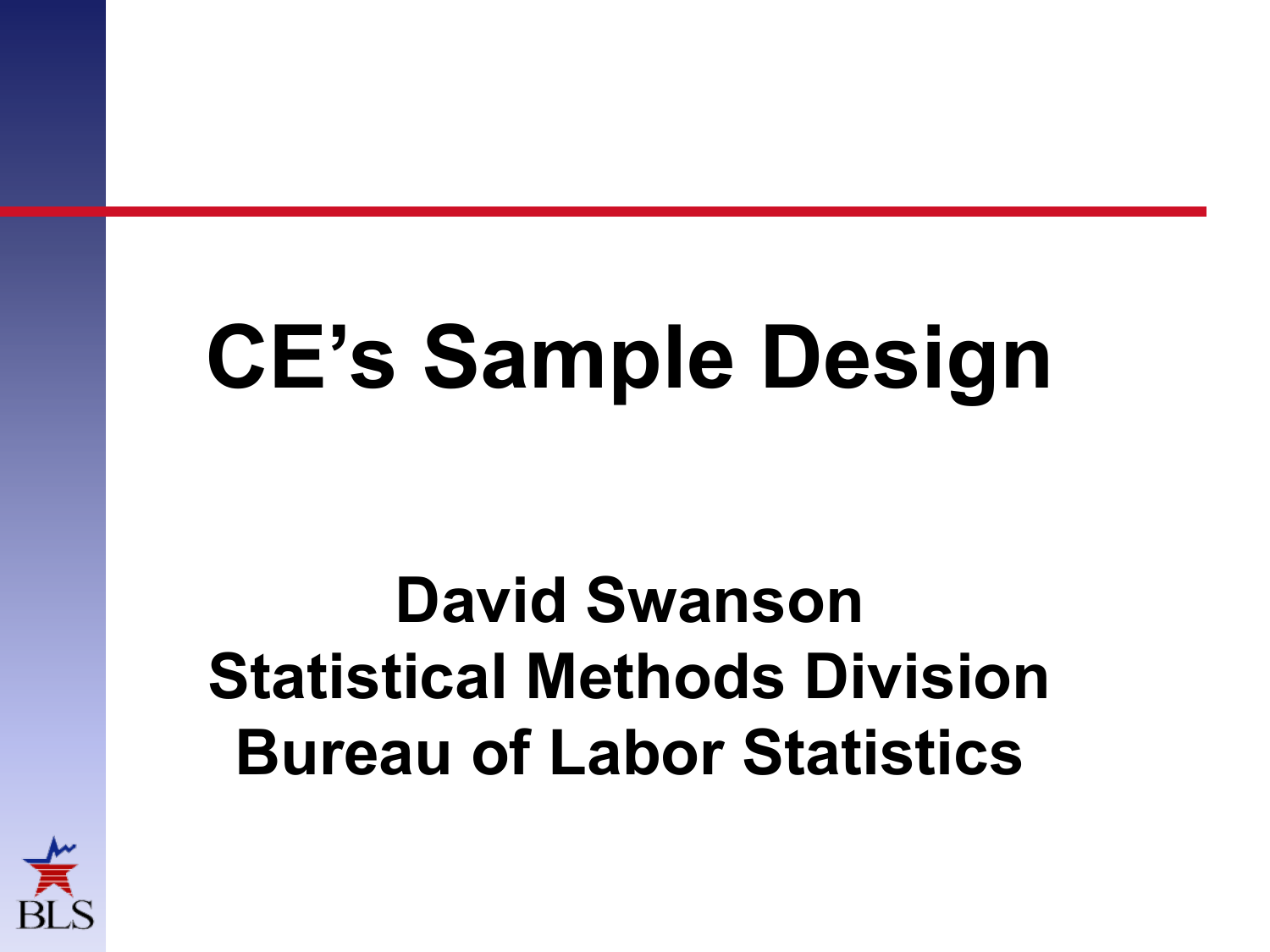## **Overview**

- Selection of PSUs
- Sample size (national and PSU-level)
- Selection of addresses within PSUs
- 2006 sample cut
- **Quality measures**
- **Improvements**

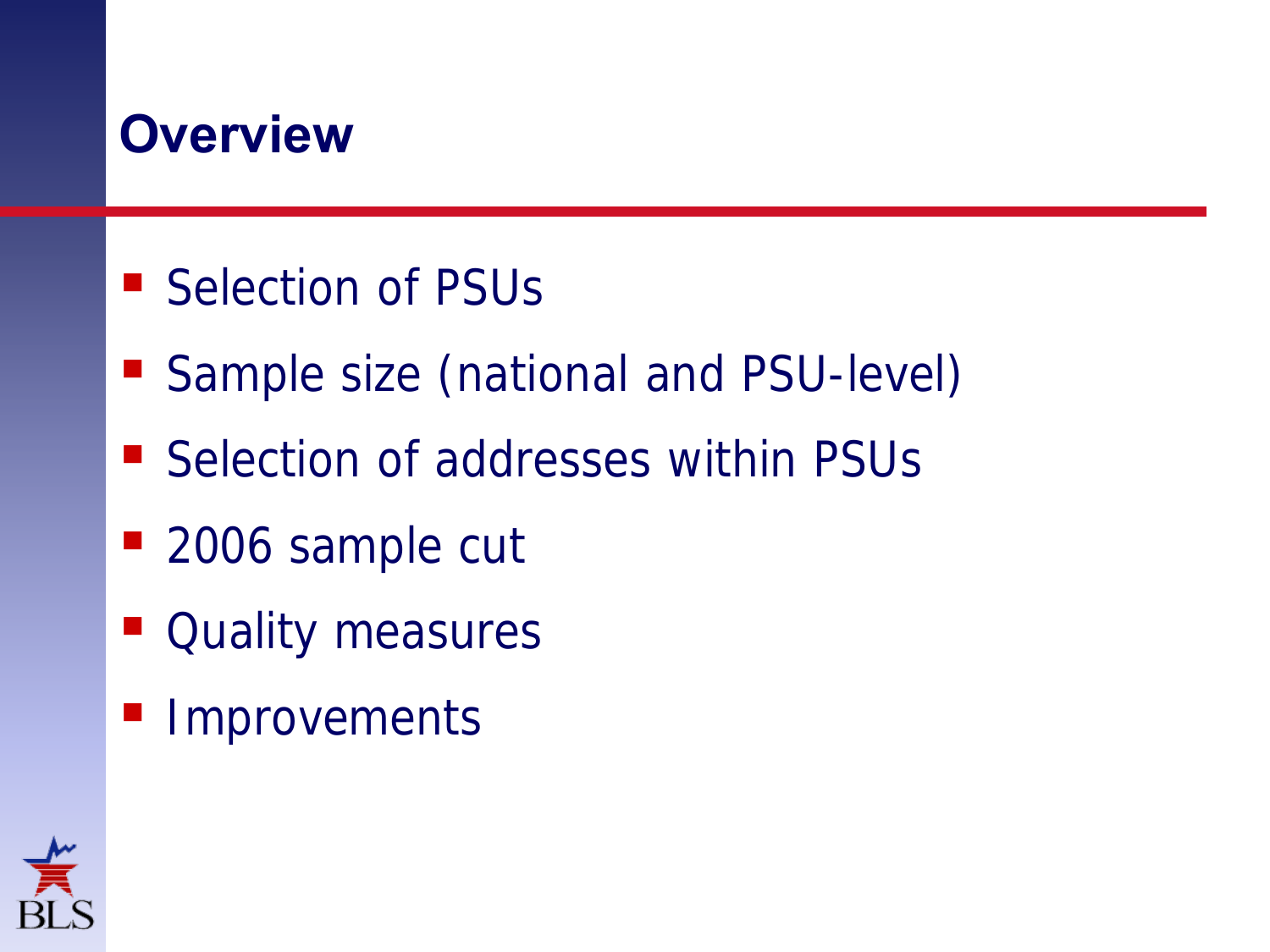## **New Sample of Geographic Areas and Addresses Selected Every Decade**

- 2010 Census-Based Sample Design (in development)
- 2000 Census-Based Sample Design (2005–2014)
- 1990 Census-Based Sample Design (1996–2004)
- 1980 Census-Based Sample Design (1986–1995)

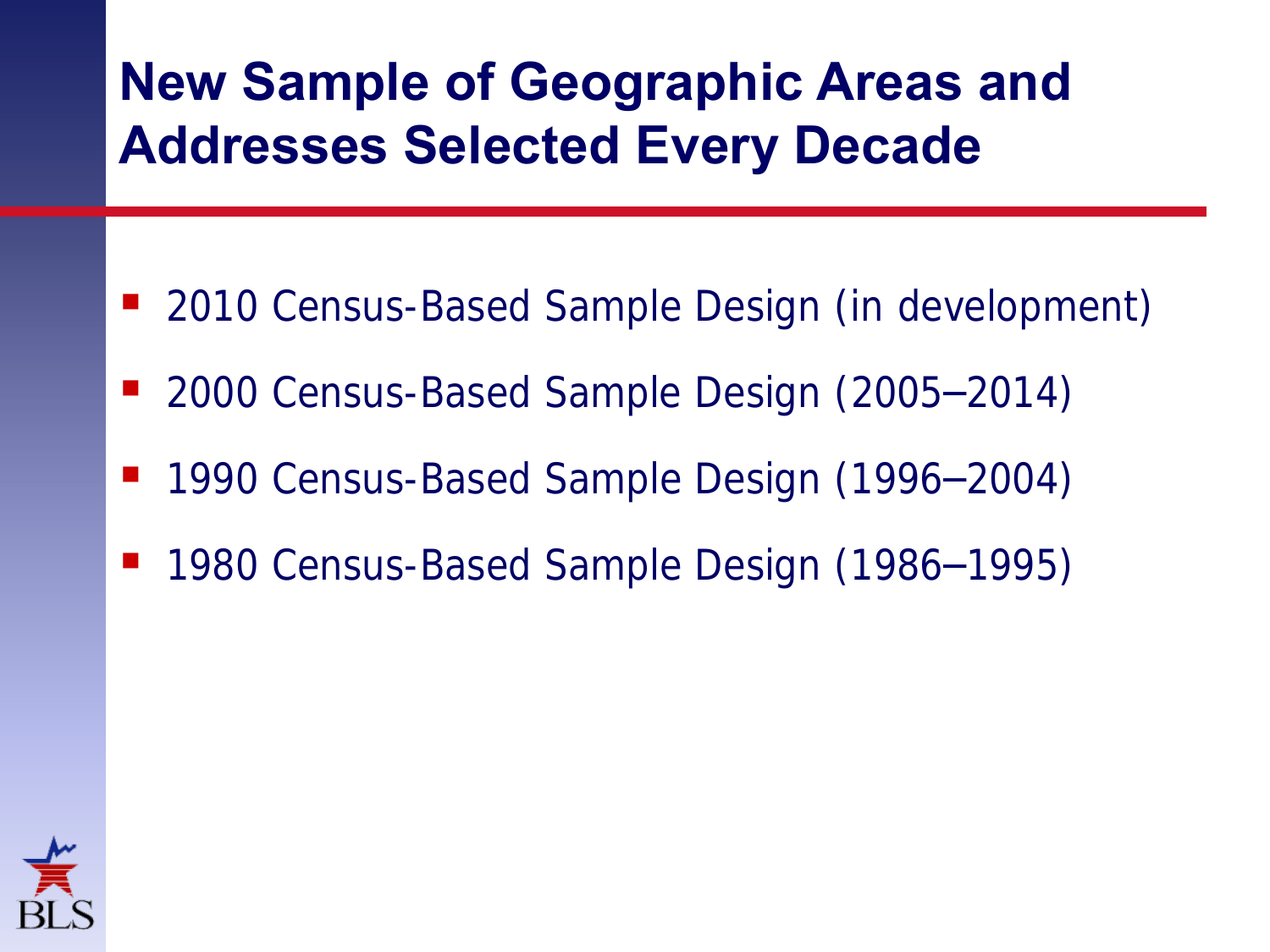# **Randomness Ensures Representativeness**

- CE is a nationwide household survey.
- Geographic areas randomly selected to represent the total U.S.
- Households randomly selected to represent the geographic areas.
- Systematic sampling of households ensures every segment of the population is wellrepresented.

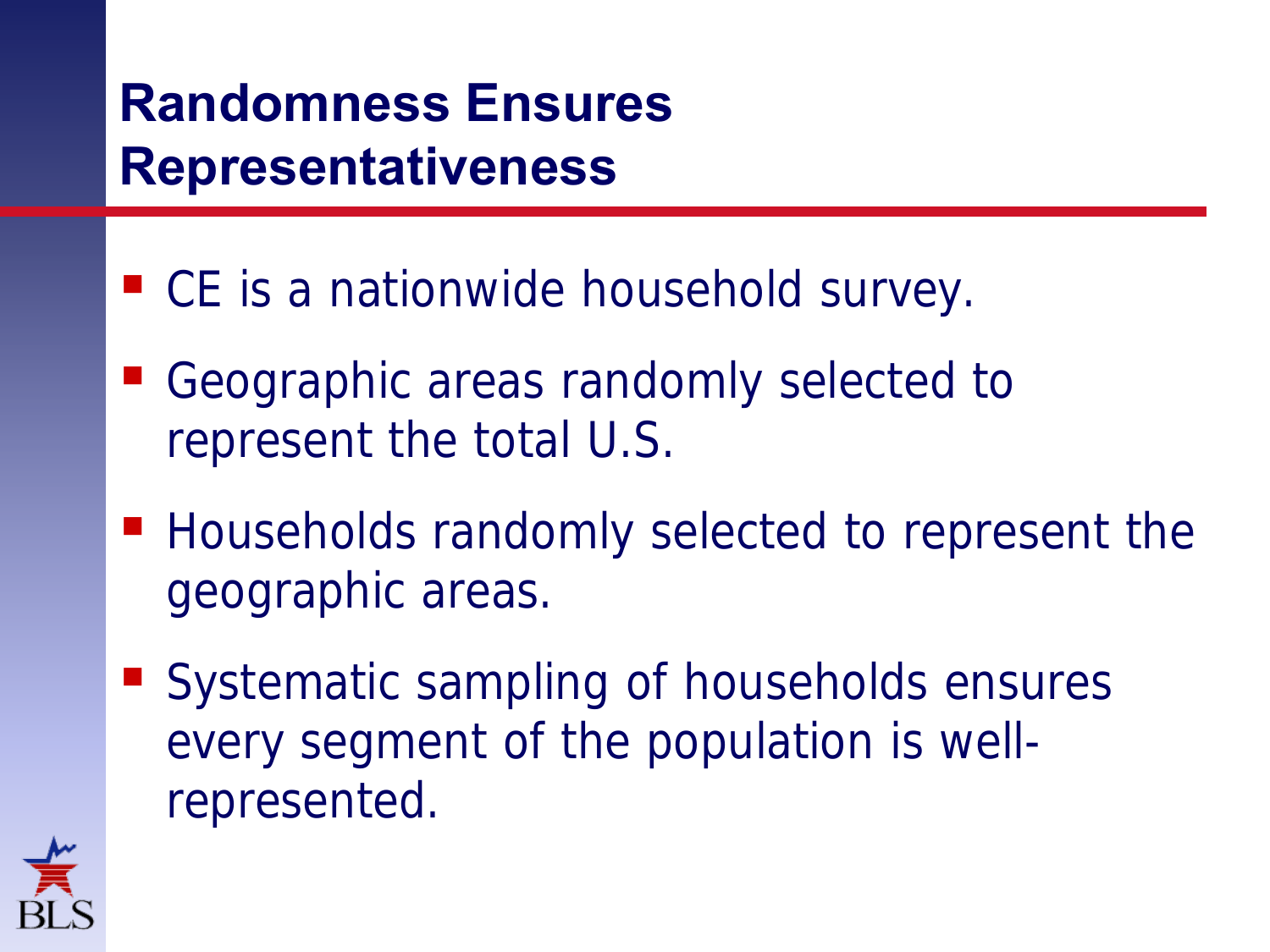## **Geographic Sample (2000 Sample Design)**

- 28 "A" PSUs metropolitan CBSAs over 2 million people
- $\blacksquare$  42 "X" PSUs metropolitan CBSAs under 2 million people
- $\blacksquare$  16 "Y" PSUs micropolitan CBSAs
- $\blacksquare$  16 "Z" PSUs non-CBSA ("rural") areas

"A" PSUs are self-representing "X," "Y," "Z" PSUs are non-self-representing

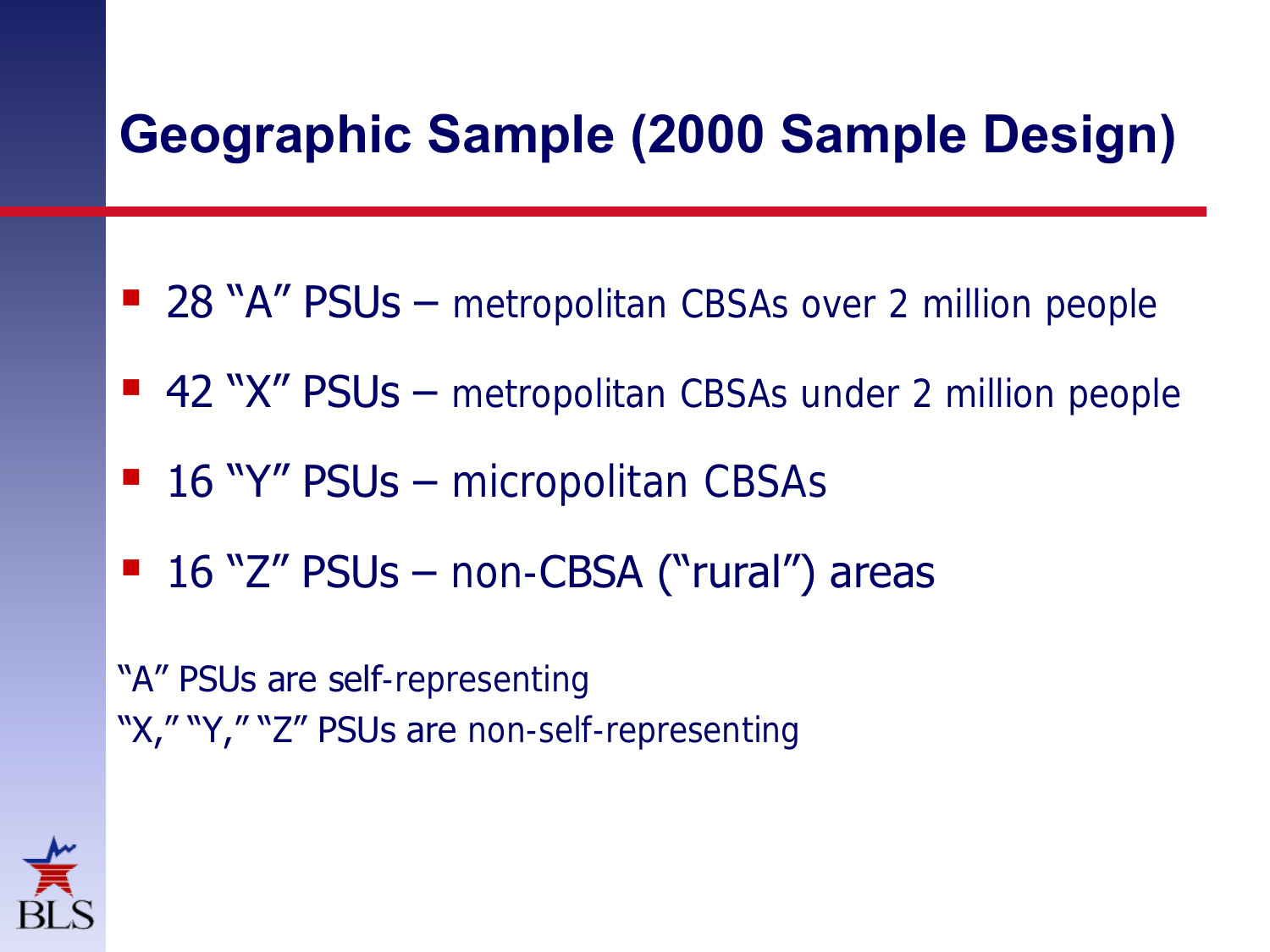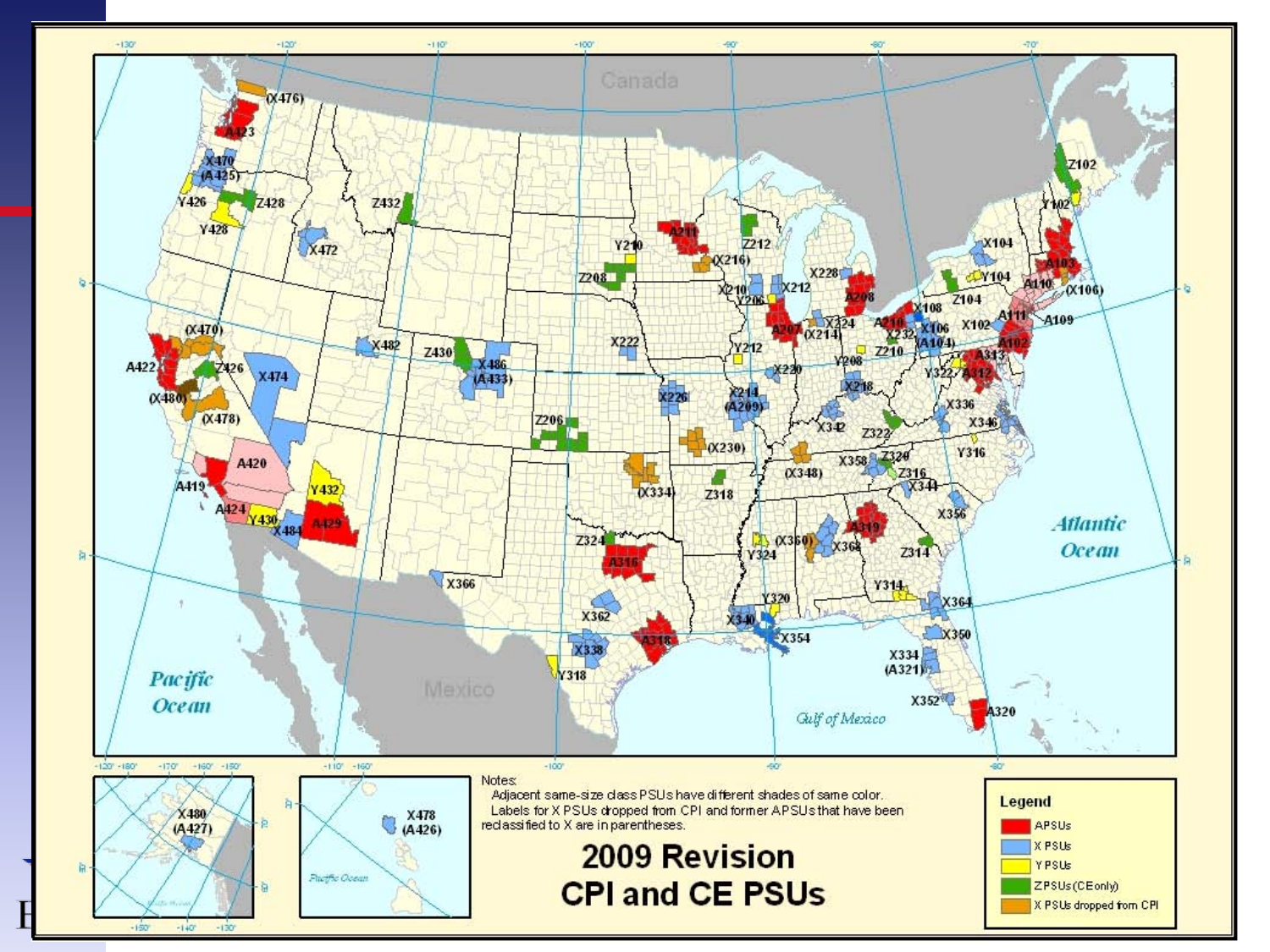## **Non-Self-Representing PSUs**

X, Y, Z PSUs are grouped into "strata" according to a 5-variable geographic model:

- 1. Latitude
- 2. Longitude
- 3. Latitude squared
- 4. Longitude squared
- 5. Percent urban

One PSU is randomly selected from each stratum (pps)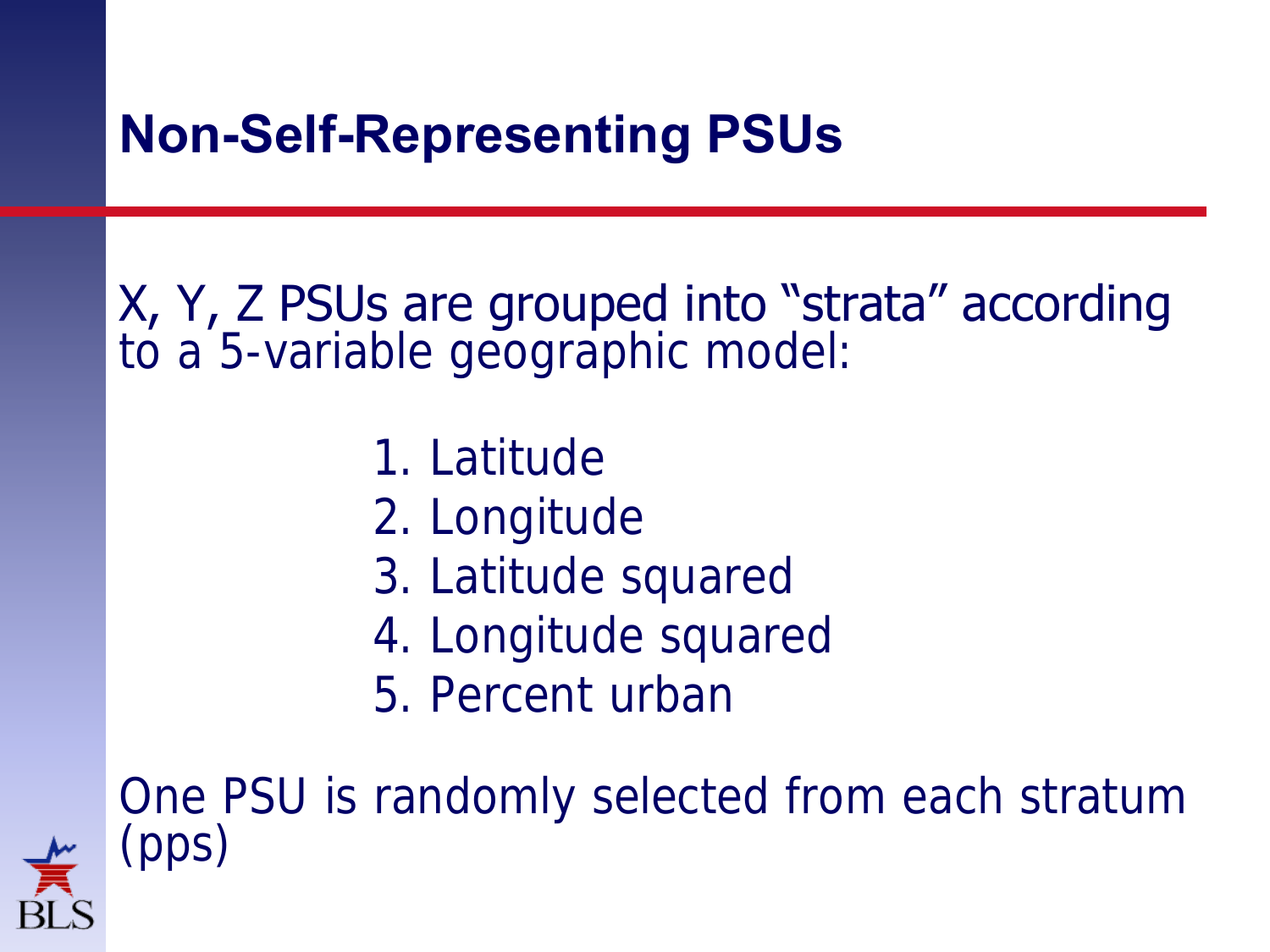## **PSUs in Stratum X344**

| <b>PSU</b>                             | <b>Population</b> |
|----------------------------------------|-------------------|
| <b>Charlotte, NC-SC</b>                | 1,114,808         |
| <b>Charleston-North Charleston, SC</b> | 549,033           |
| √Greenville, SC                        | 379,616           |
| Fayetteville-Fort Bragg, NC            | 302,963           |
| Columbus, GA-AL                        | 274,624           |
| Gastonia, NC                           | 190,365           |
| Wheeling, WV-OH                        | 153,172           |
| <b>Warner Robbins, GA</b>              | 134,433           |
| <b>Total</b>                           | 3,099,014         |

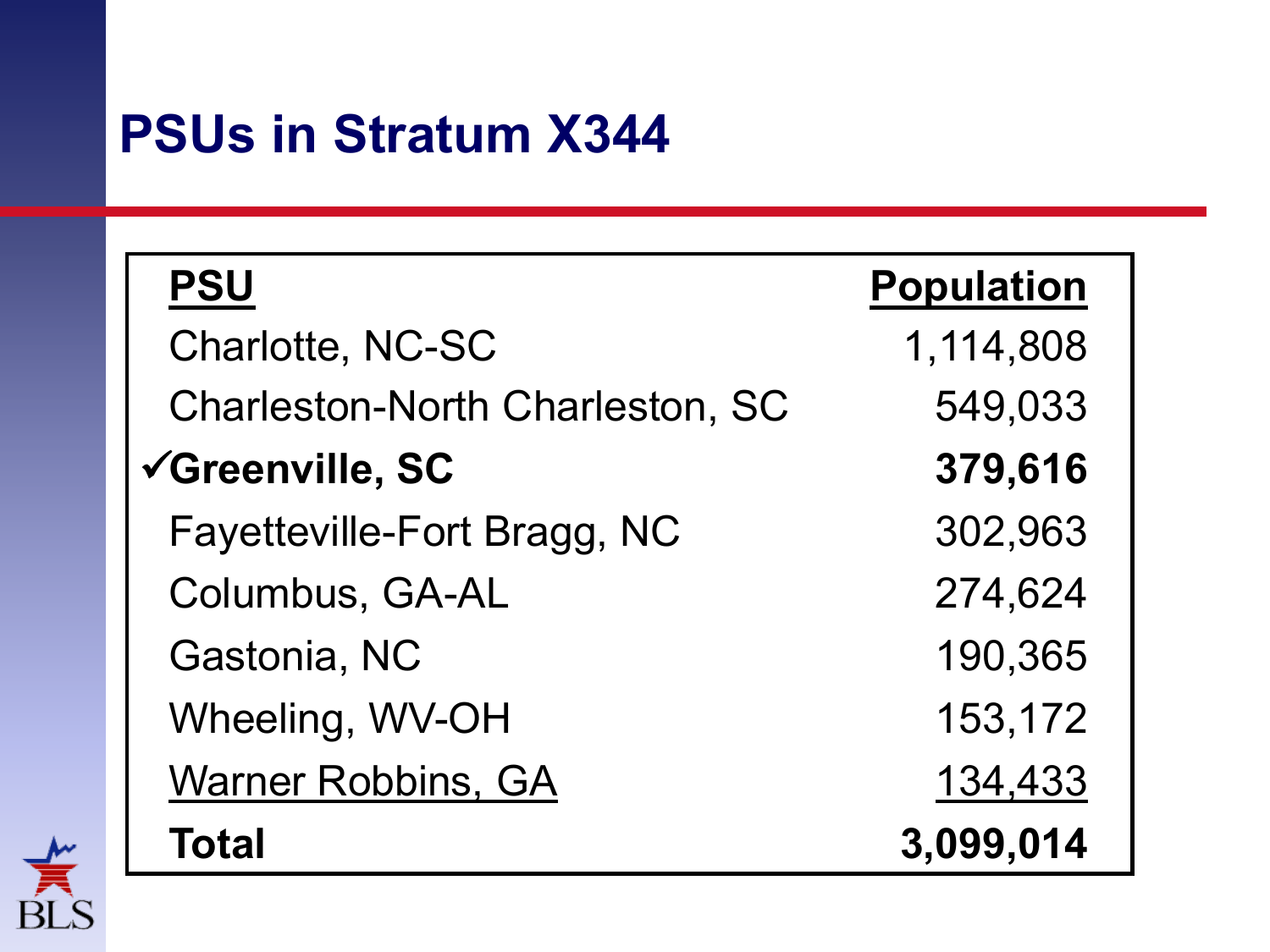## **Household Sample - National**

## **Target Sample Size**

- 7,700 interviewed households per year (Diary)
- 7,700 interviewed households per quarter (Interview, interviews 2-5 only)

## **Target Sample Yield**

- 15,400 weekly diaries per year  $(=7,700\times 2)$
- 30,800 quarterly interviews per year  $(=7,700\times4)$

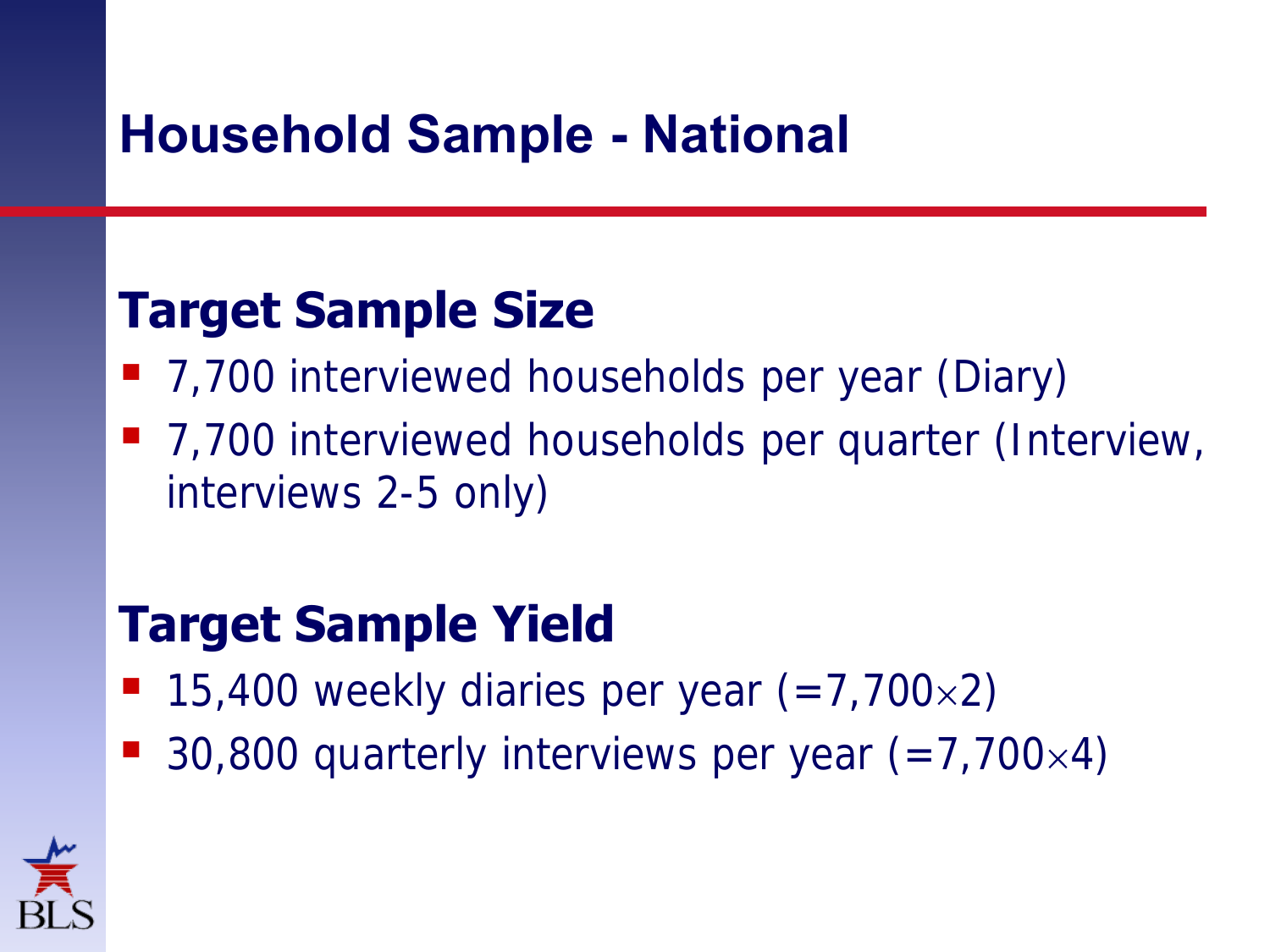## **Household Sample - Local**

## **Local Target Sample Size**

- Allocate 7,700 interviewed households to individual PSUs proportional to each stratum's population (pps)
	- Sample **allocated to 40 CPI\_AREAs (28 "A" PSUs**  $+$  12 regionsize classes), then sub-allocated to individual PSUs
	- Minimum of 80 interviewed households per CPI\_AREA
	- Urban areas over-sampled (and rural areas under-sampled) to help CPI
- Minimizes CE"s nationwide variance

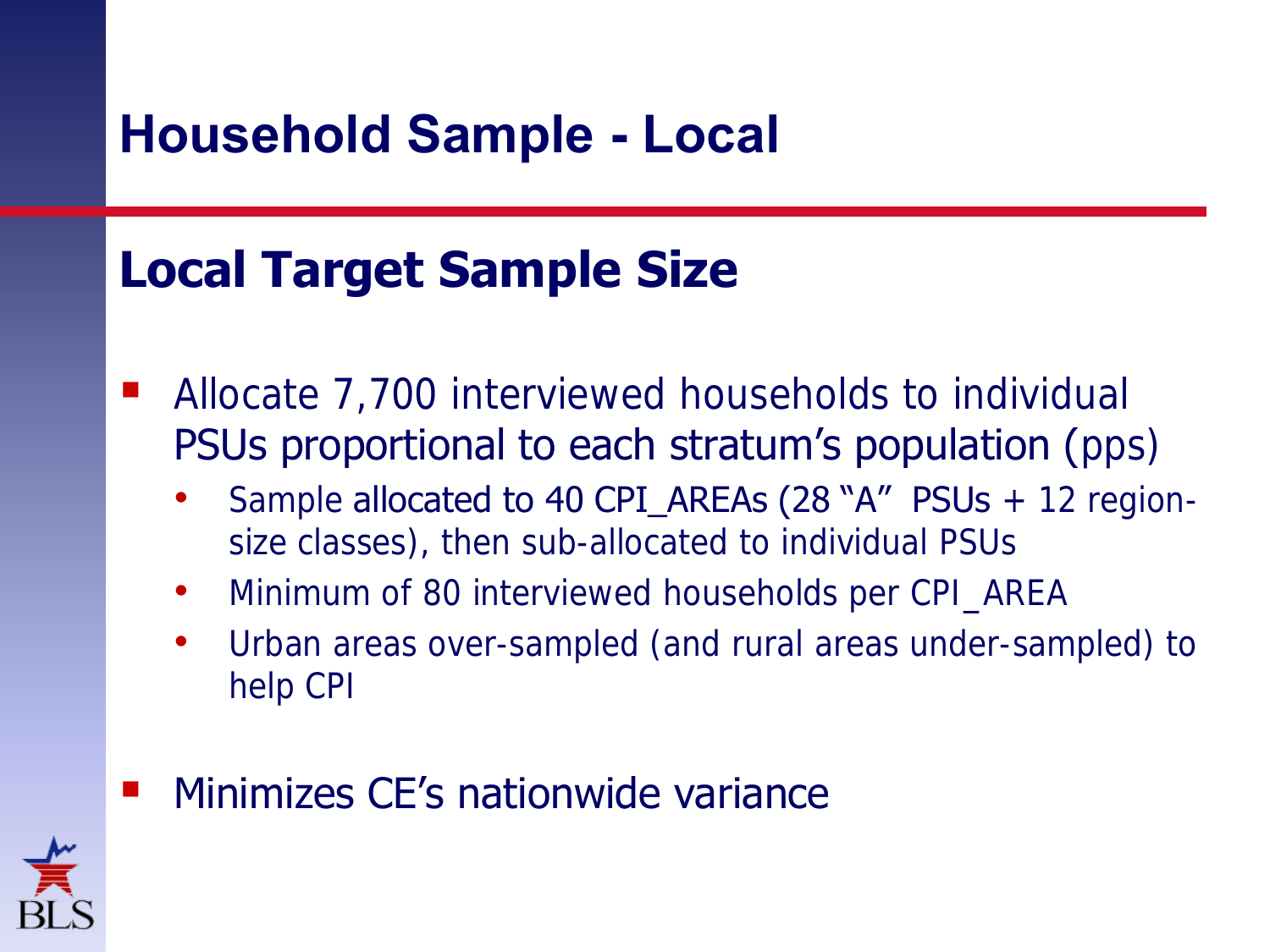## **Translate Interviewed Households into Addresses**

- 80% "eligibility" rate
- 75% response rate
- 60% "participation" rate  $(0.60 = 0.80 \times 0.75)$

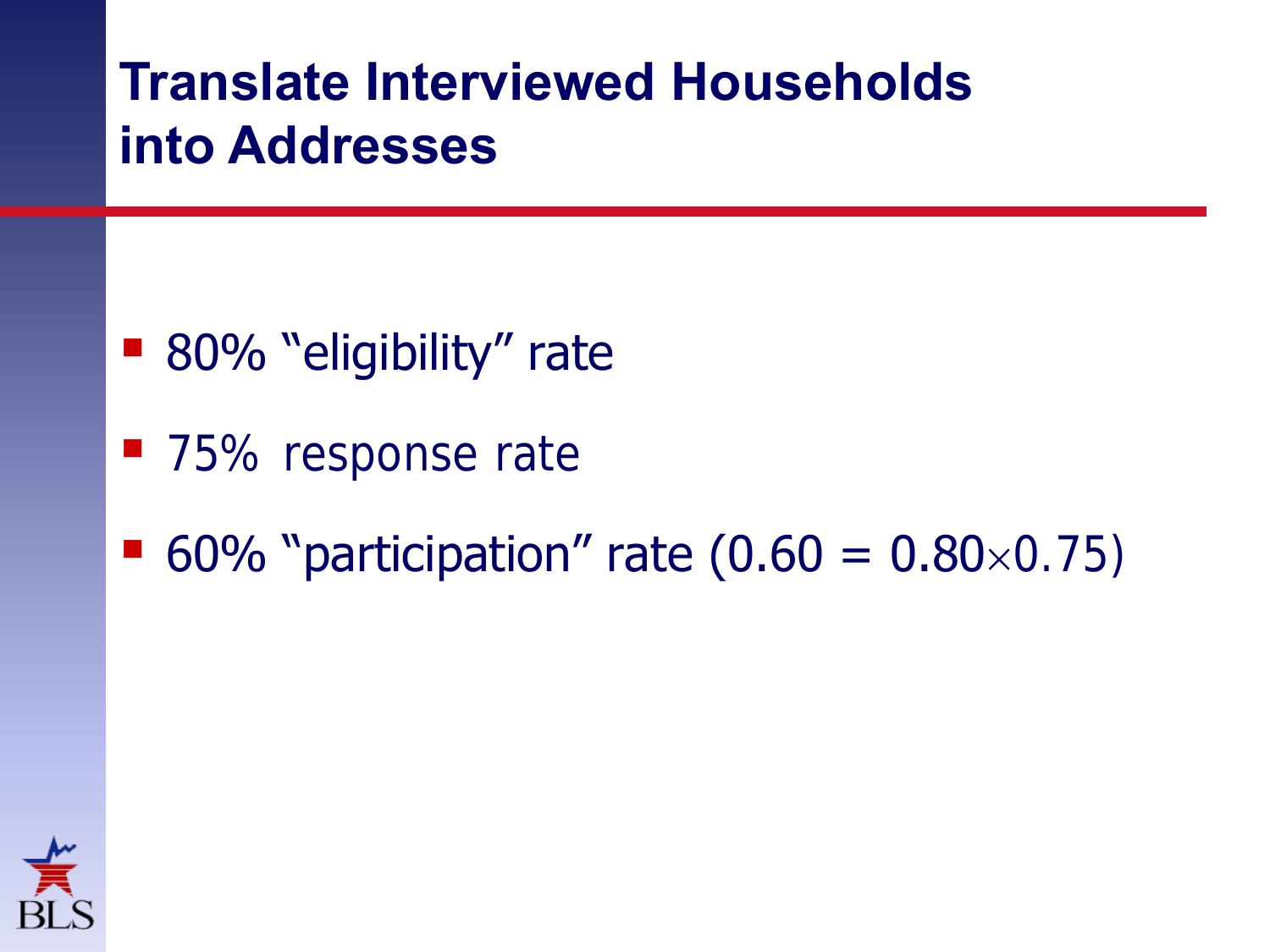## **Translate Interviewed Households into Addresses (continued)**

| <b>PSU</b>              | <b>Interviewed</b><br>households Addresses |        |
|-------------------------|--------------------------------------------|--------|
| A102 Philadelphia       | 169                                        | 322    |
| A103 Boston             | 195                                        | 286    |
| A104 Pittsburgh         | 80                                         | 123    |
| A109 New York City      | 220                                        | 420    |
| A110 NY-Conn suburbs    | 212                                        | 335    |
| A111 New Jersey suburbs | 182                                        | 291    |
| etc.                    | etc.                                       | etc.   |
| Total                   | 7,700                                      | 12,800 |

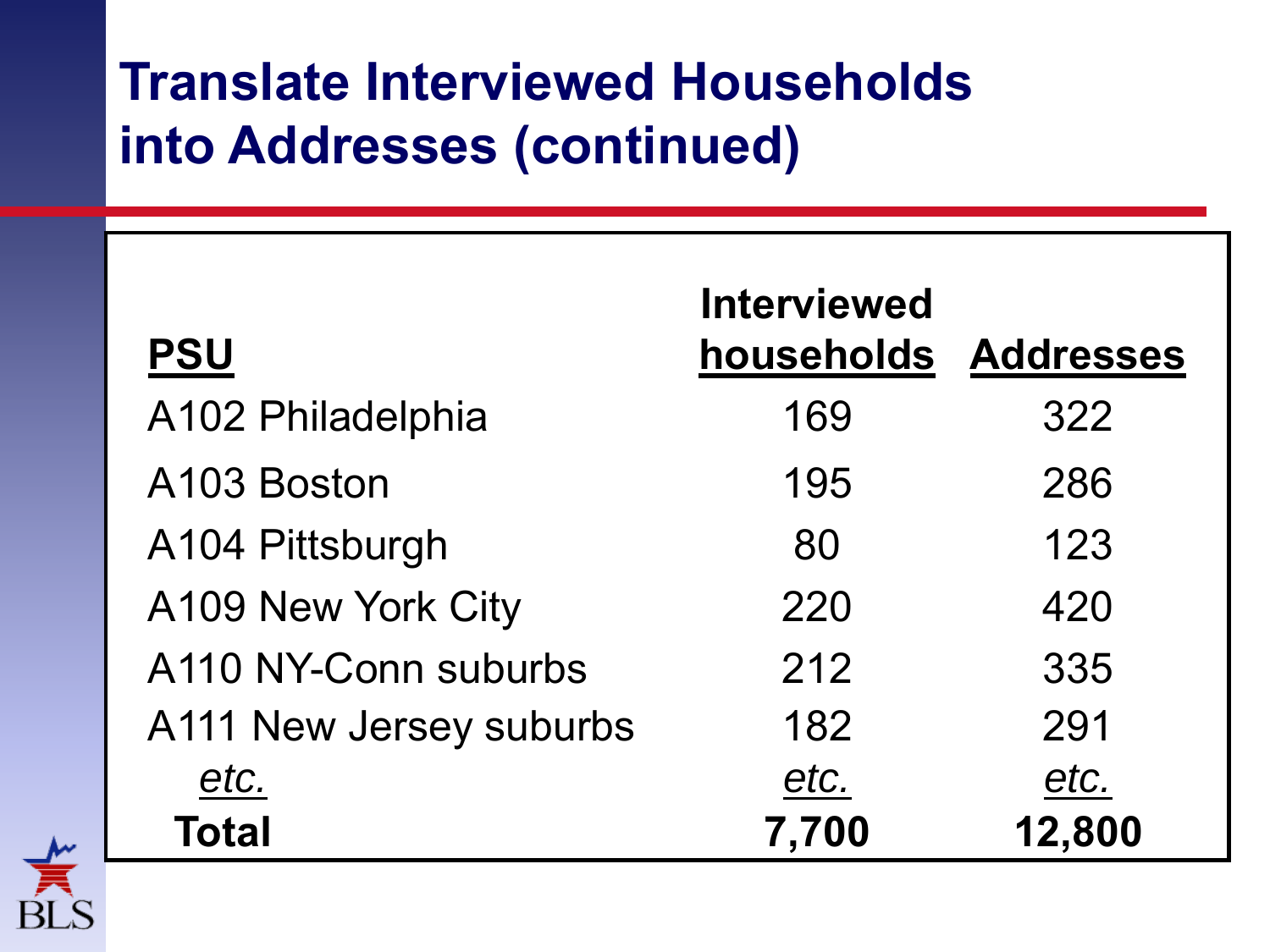## **Select a Random Sample of Addresses**

## Census Bureau"s "100% Detail File"

## Sort from poor to rich (information from 2000 Census)

- •Urban/rural
- •Number of people in household
- •Tenure (owner, renter)
- •Market value of home (owners)
- •Monthly rent (renters)

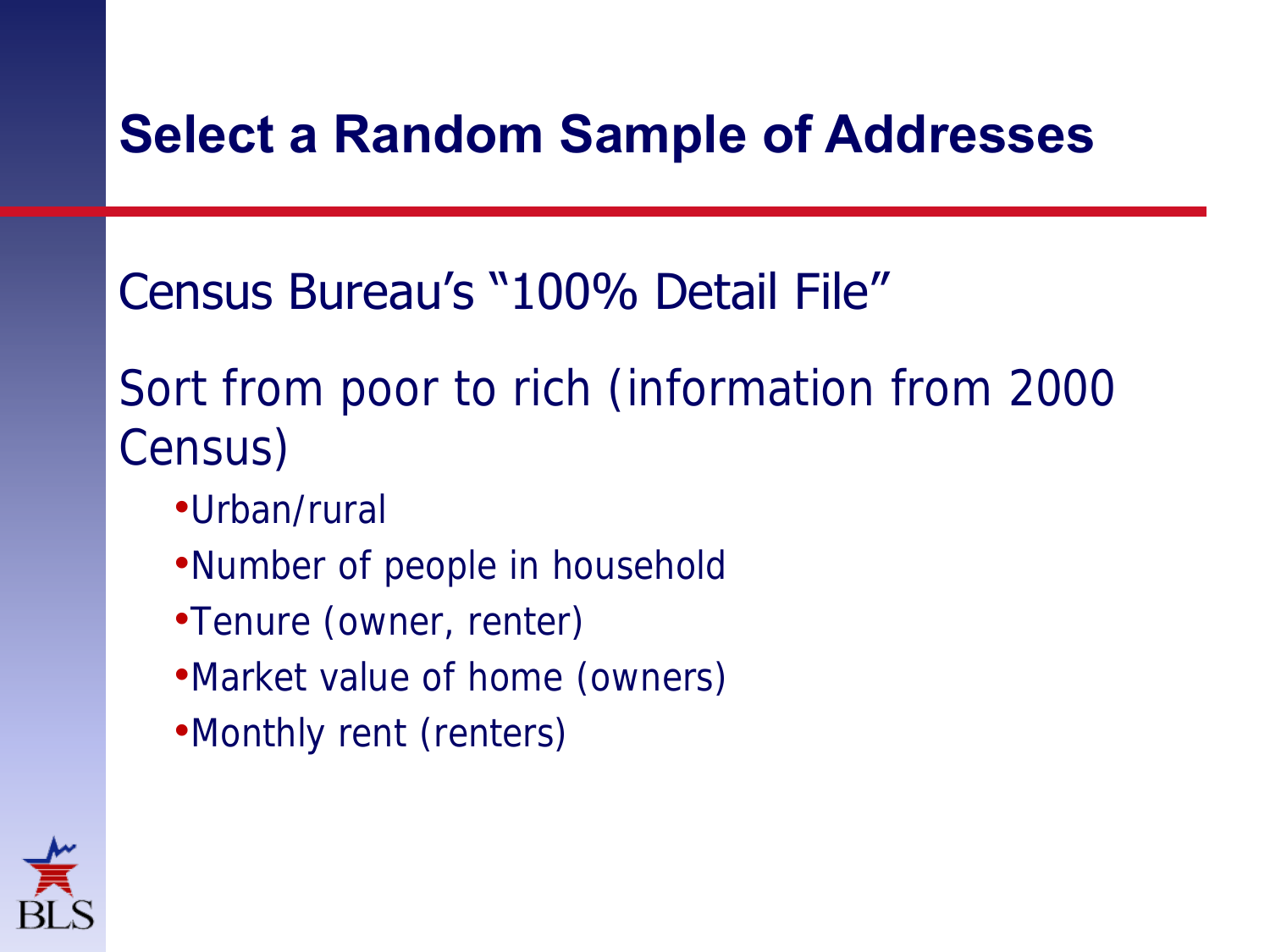# **Select a Random Sample of Addresses (continued)**

Compute the sampling interval for each PSU

Sampling interval =  $#$  addresses in sampling frame)  $\div$  (# addresses in CE sample)

Typical sampling intervals:

- every 5,000th address (A PSUs)
- every 1,000th address (X, Y, Z PSUs)

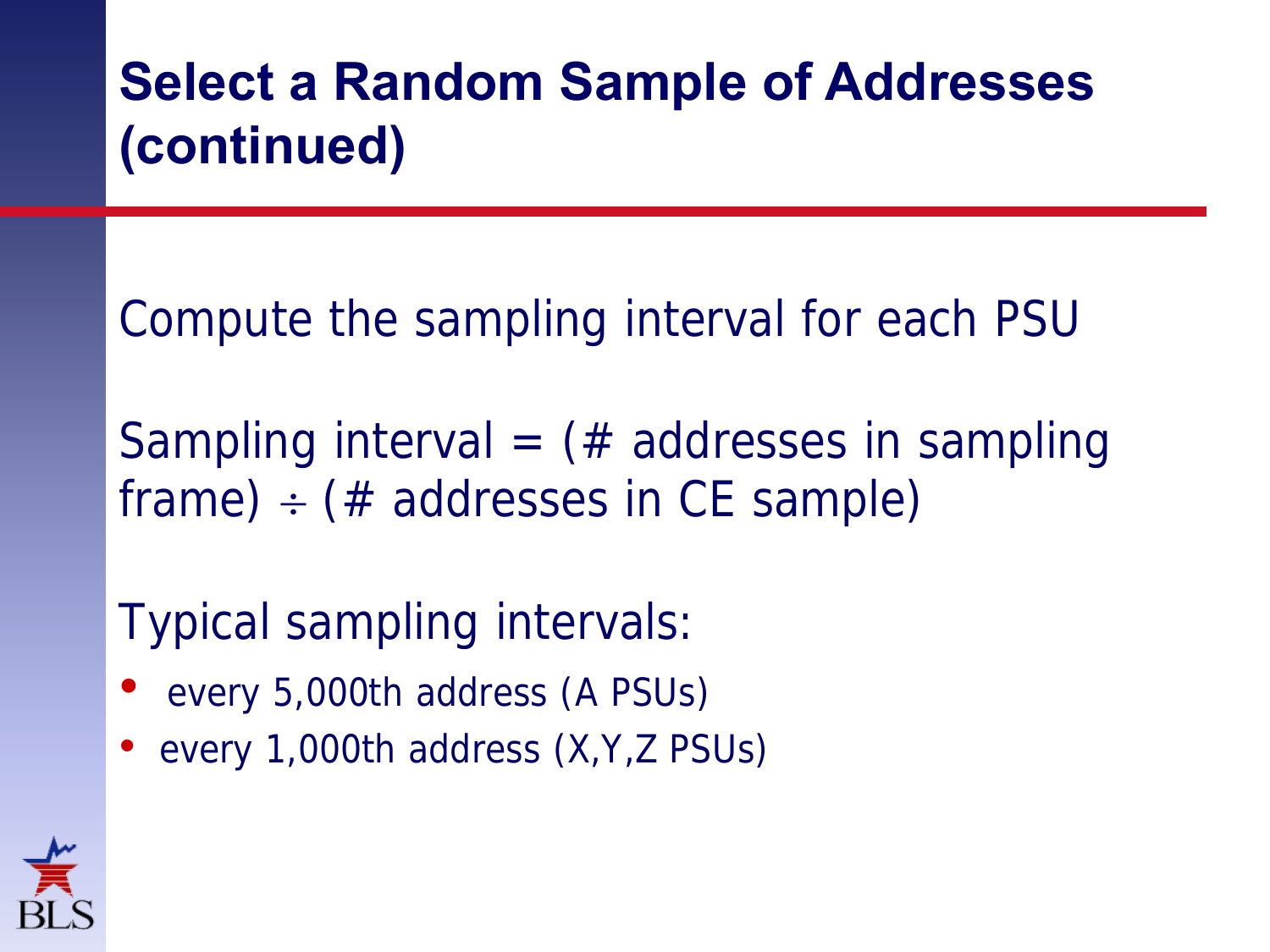# **Select a Systematic Sample of Addresses (continued)**

## -- D --- I --- D --- I --- D --- I --- D -- I --- D --- I --  $-$  D --- I ---  $etc.$

## $D =$ Diary, I = Interview

- 12 years of addresses selected
- Reserve sample

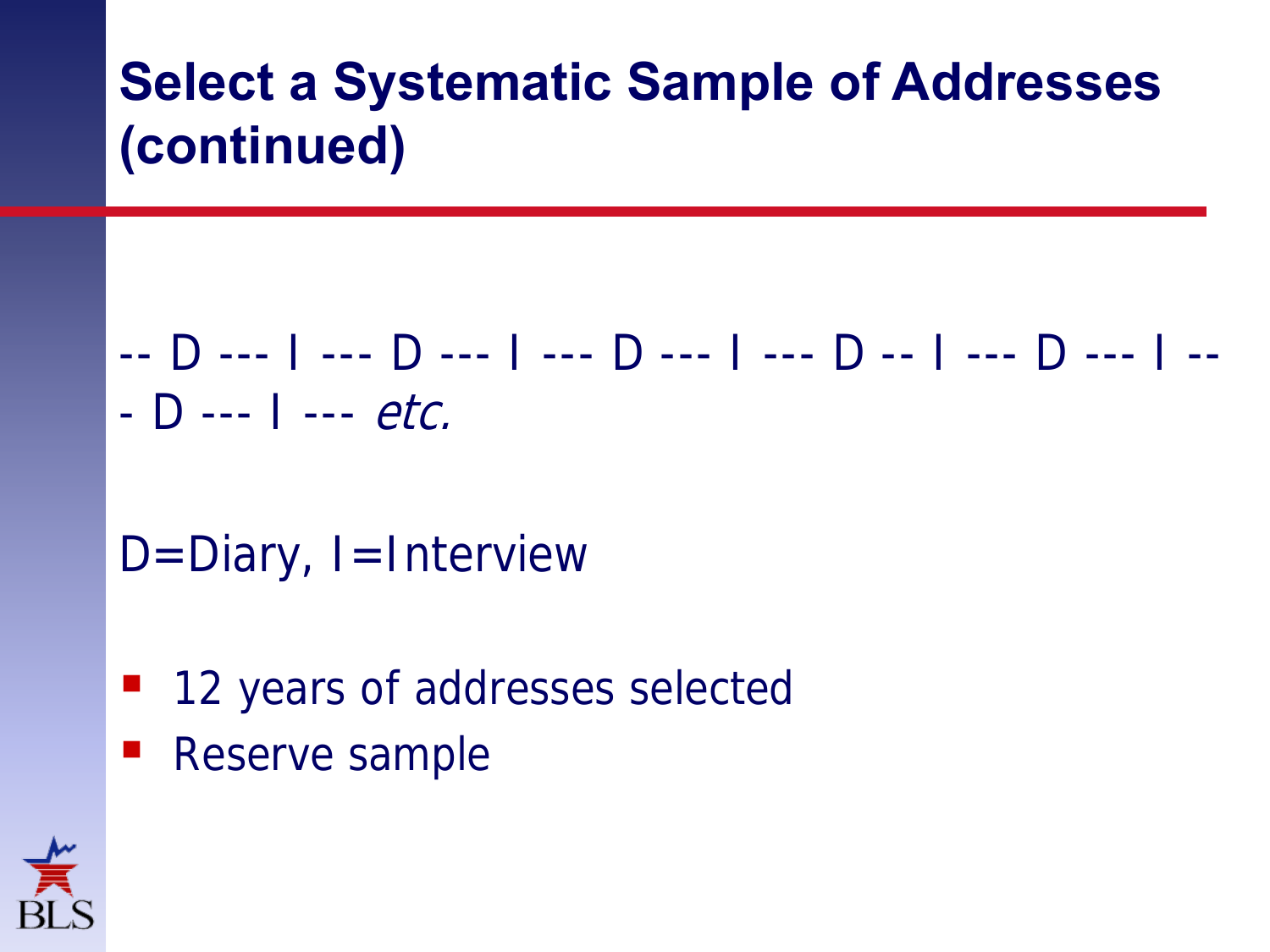## **Sampling Frames**

- Unit frame (85%)
- **Area frame (10%)**
- Permit frame (5%)
- Group Quarters (<1%)

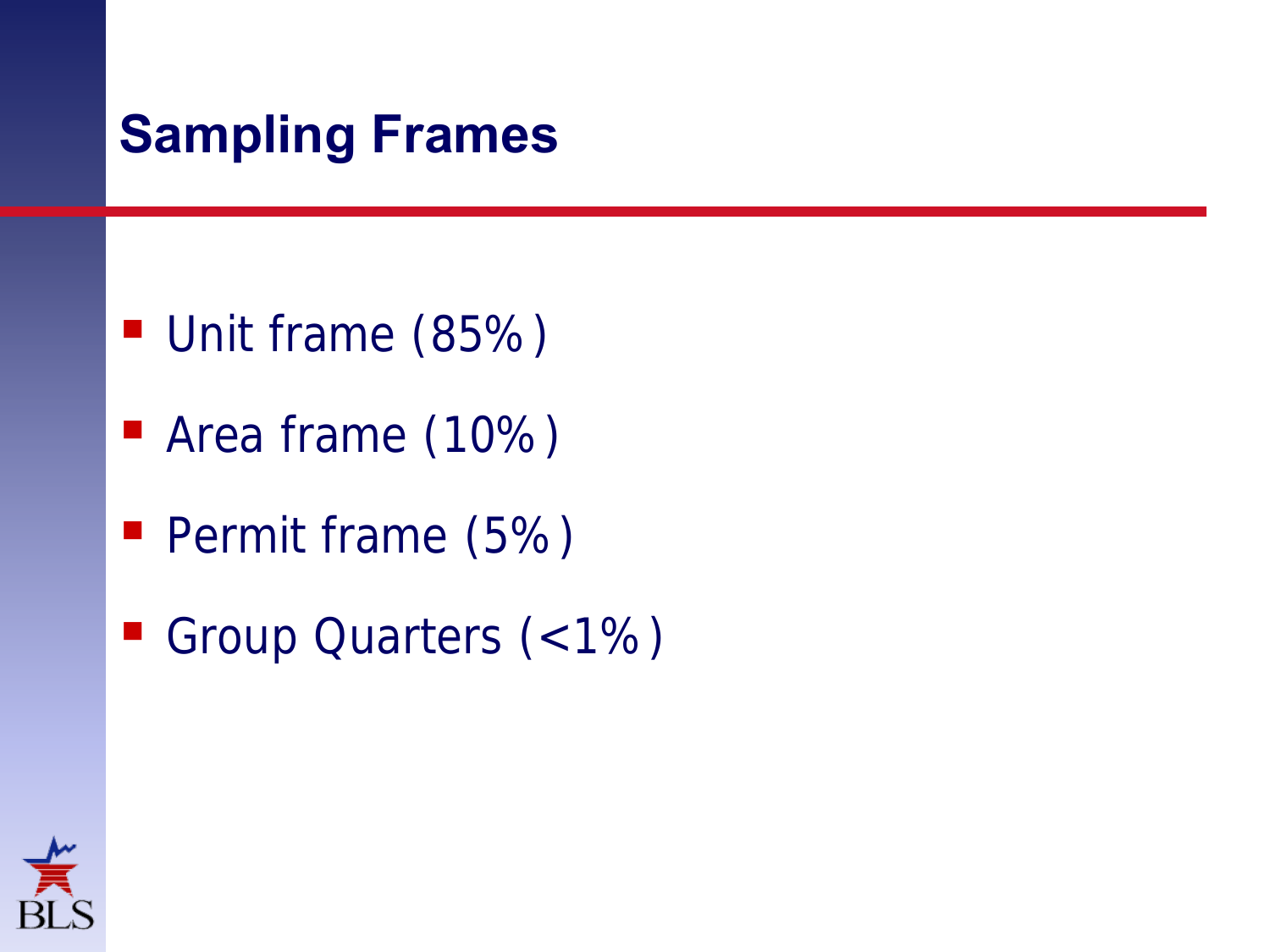## **2006 Sample Cut**

7 PSUs changed from "A" to "X" 11 "X" PSUs cut from sample 8% of addresses cut from sample

New Geographic Sample (2006-present)

- 21 "A" PSUs metropolitan CBSAs over 2.7 million people
- 38 "X" PSUs metropolitan CBSAs under 2.7 million people
- **16 "Y" PSUs micropolitan CBSAs**
- $\blacksquare$  16 "Z" PSUs non-CBSA ("rural") areas

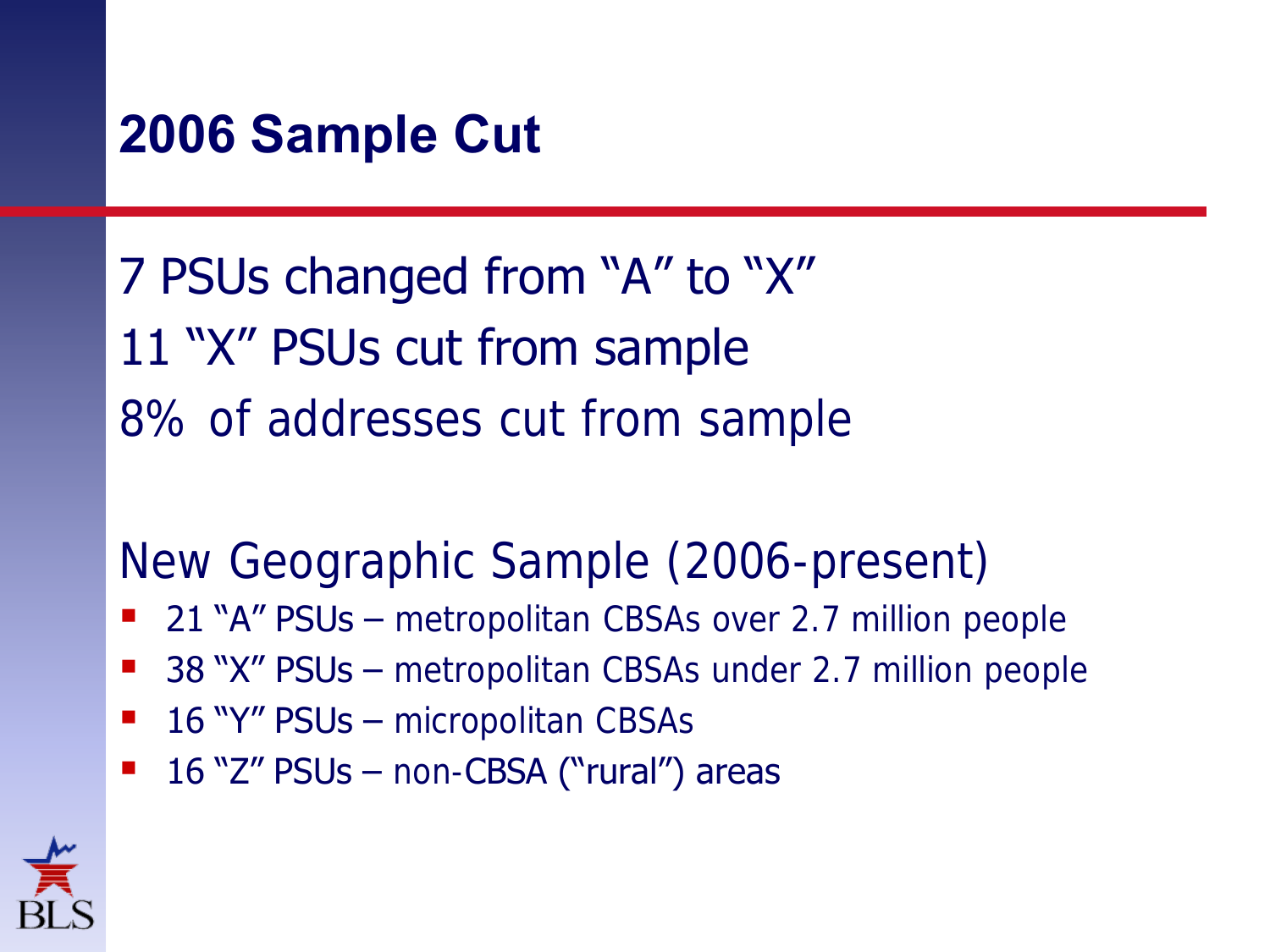## **New Sample Size (2006 – present)**

#### Target Sample Size

- 7,050 interviewed households per year (Diary)
- 7,050 interviewed households per quarter (Interview, interviews 2-5 only)

#### Target Sample Yield

- $\blacksquare$  14,100 weekly diaries per year (=7,050×2)
- 28,200 quarterly interviews per year  $(=7,050\times4)$

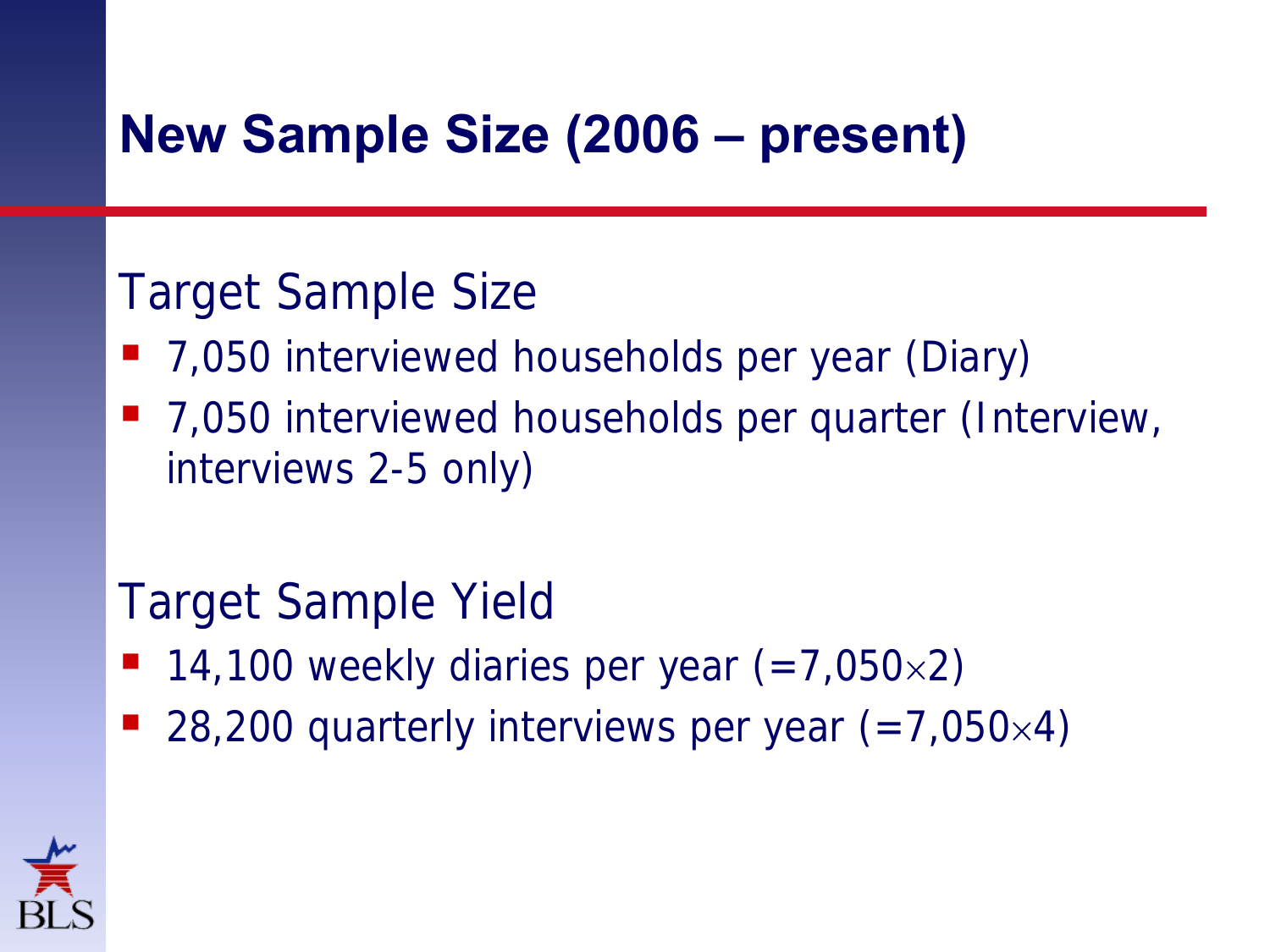## **Sample Design Improvements**

#### Recent

- Cluster sampling research
- PSU stratification
- "Optimal" allocation of nationwide sample to individual PSUs
- Nonresponse bias

## Future

- **Annual Sampling**
- **Master Address File (MAF)**

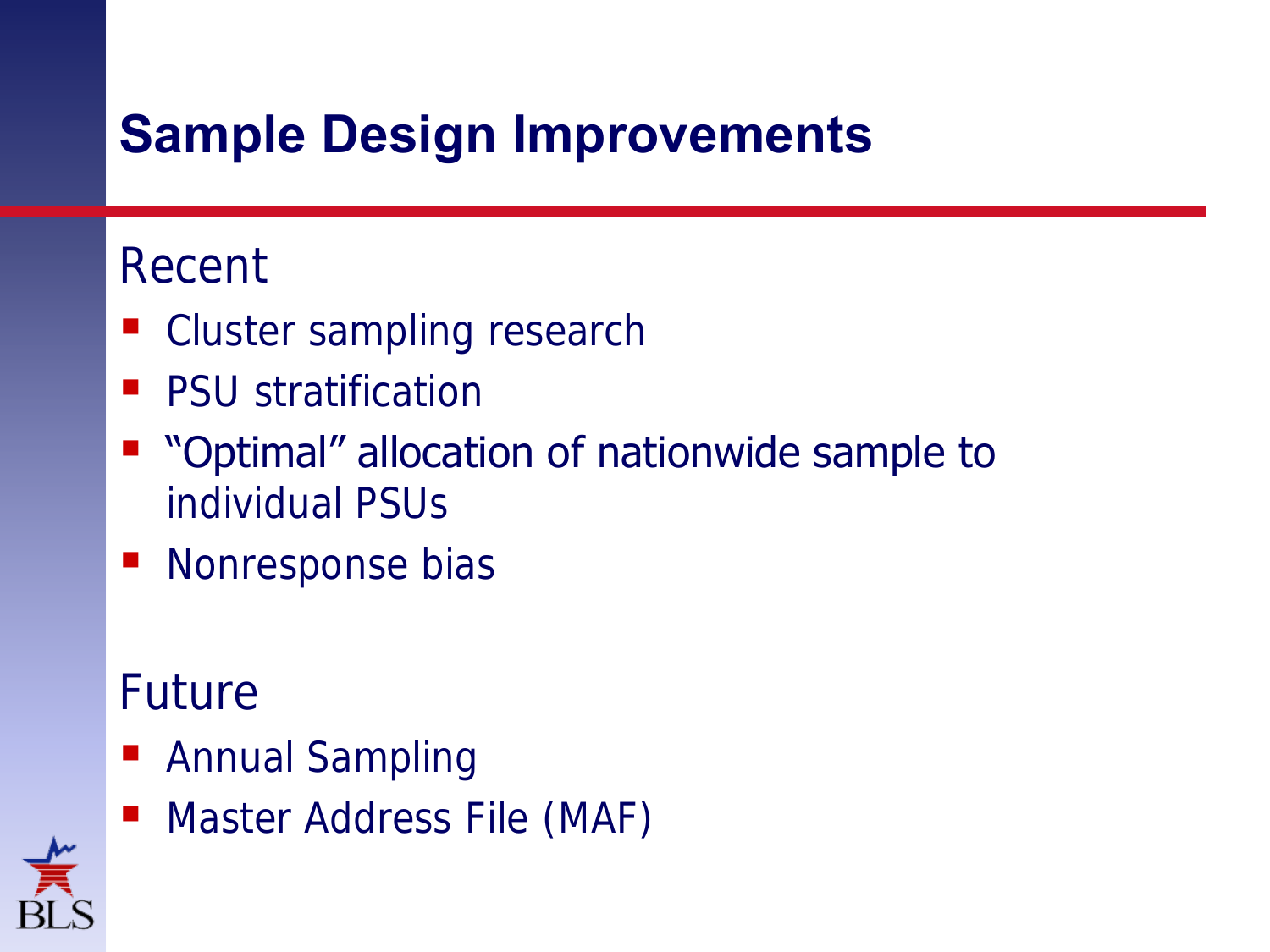# **Estimation**

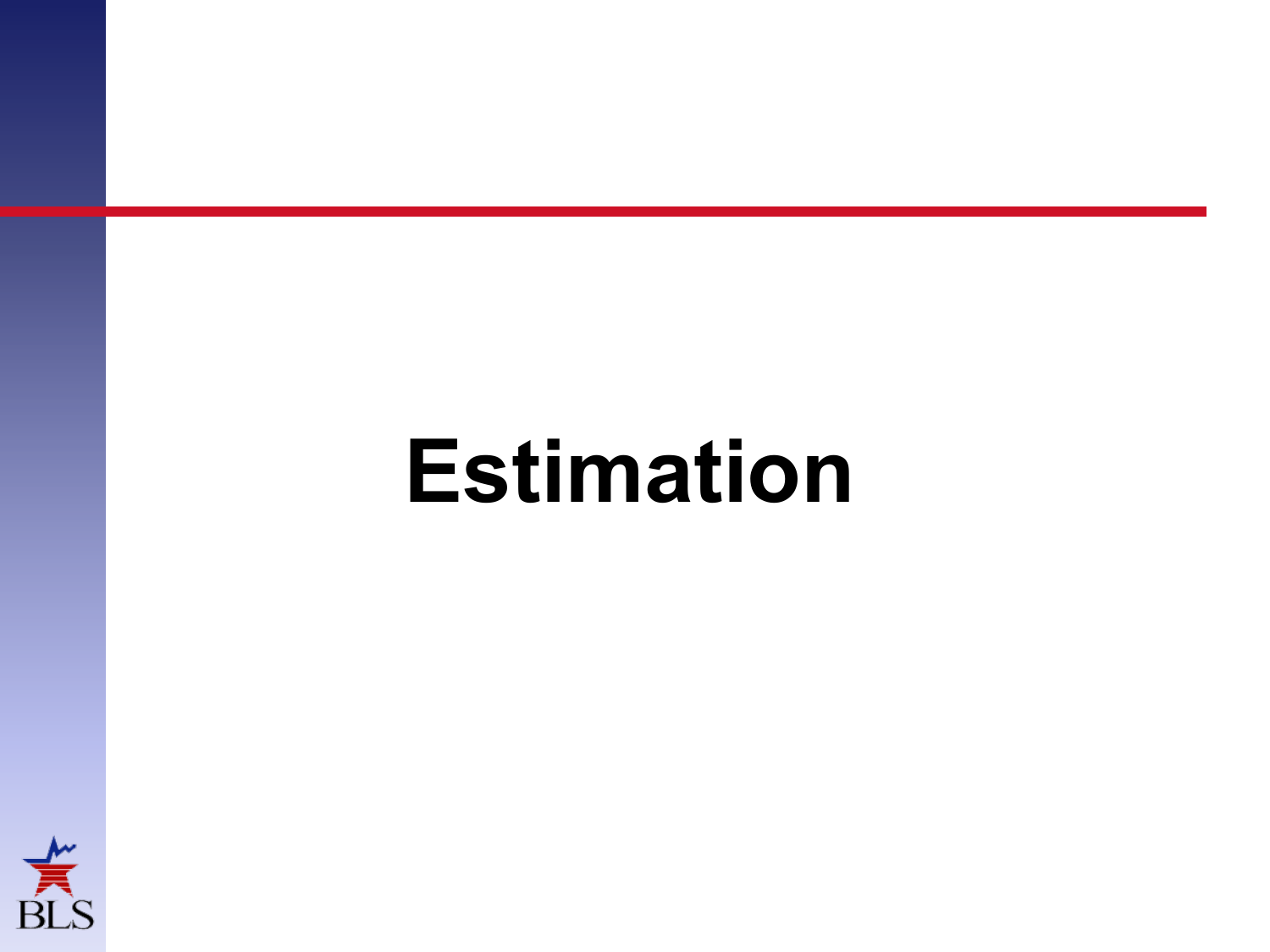## **Overview**

- Basic estimator
- Weights
- Data adjustments (allocation, imputation)
- Accuracy of estimates (Variances, PCE)

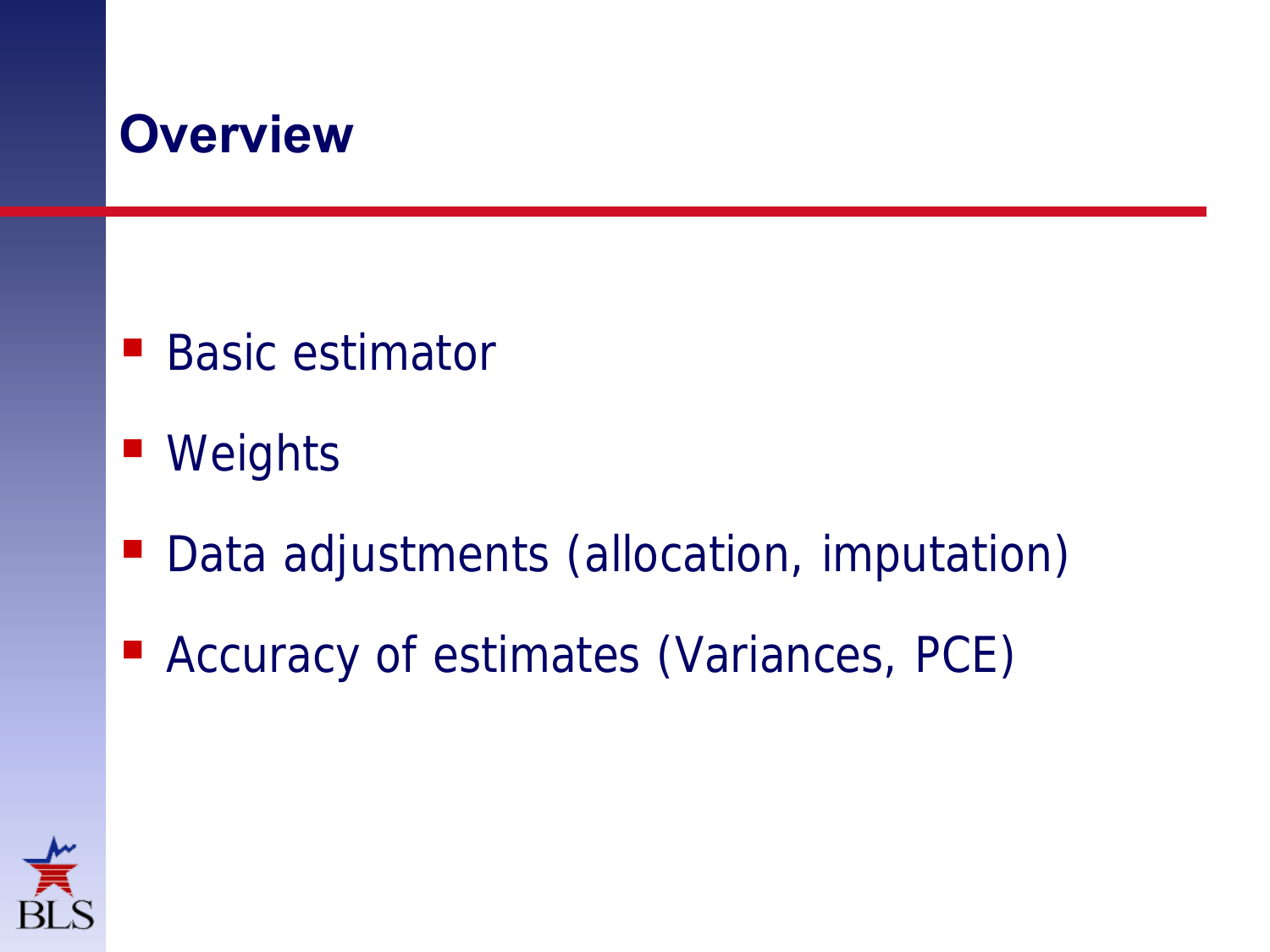## **Average Annual Expenditure per Consumer Unit**

| <b>Item</b>                 | 2007     | 2008     | 2009     |  |
|-----------------------------|----------|----------|----------|--|
| <b>All Items</b>            | \$49,638 | \$50,486 | \$49,067 |  |
| Food                        | 6,133    | 6,443    | 6,372    |  |
| Housing                     | 16,920   | 17,109   | 16,895   |  |
| <b>Apparel and Services</b> | 1,881    | 1,801    | 1,725    |  |
| Transportation              | 8,758    | 8,604    | 7,658    |  |
| etc.                        |          |          |          |  |

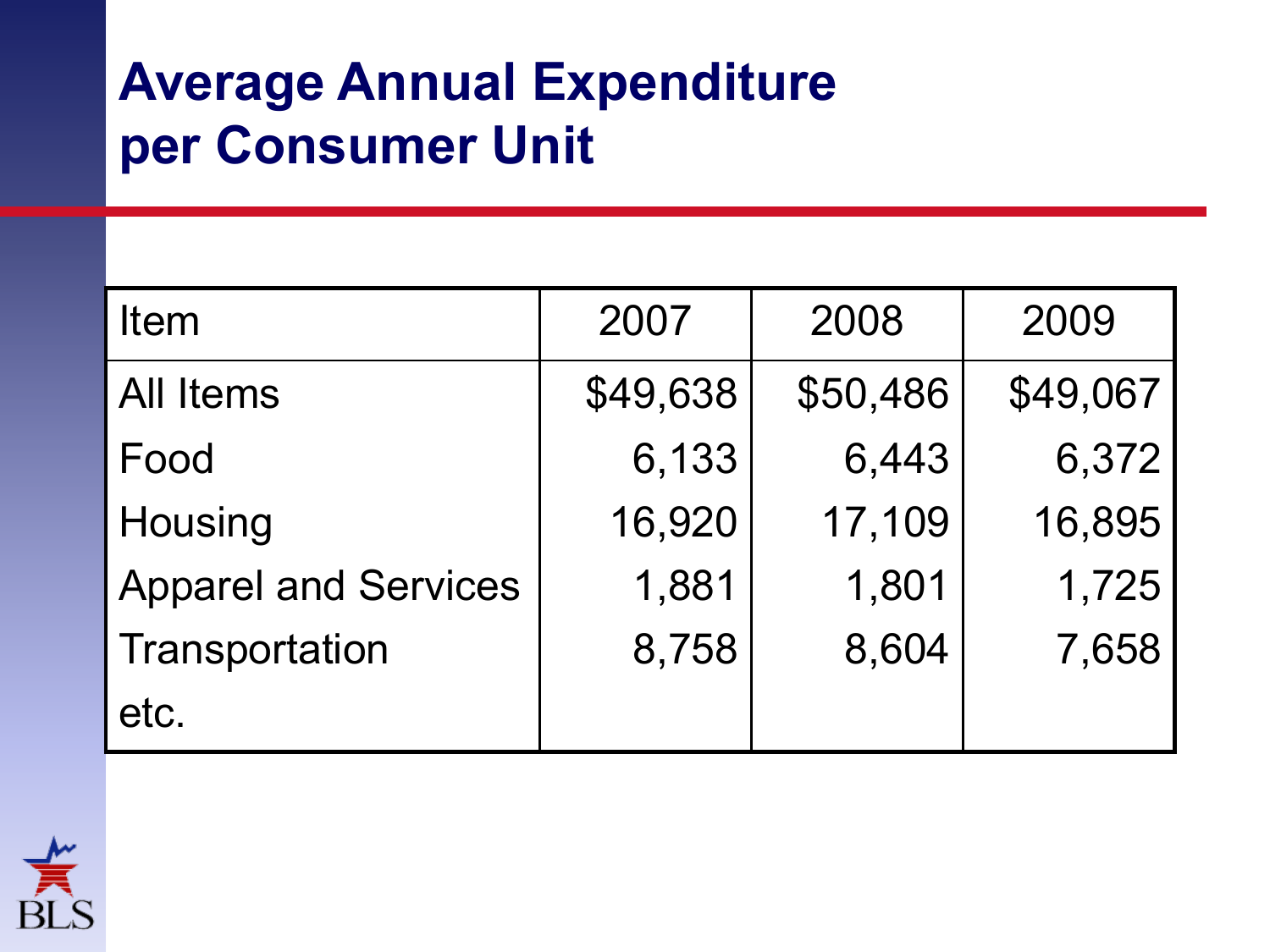# **CE's Basic Estimator is a Weighted Average**



#### where

 $w_c$  = weight of consumer unit "c"  $x_{ic}$  = expenditure of CU=c for item=i

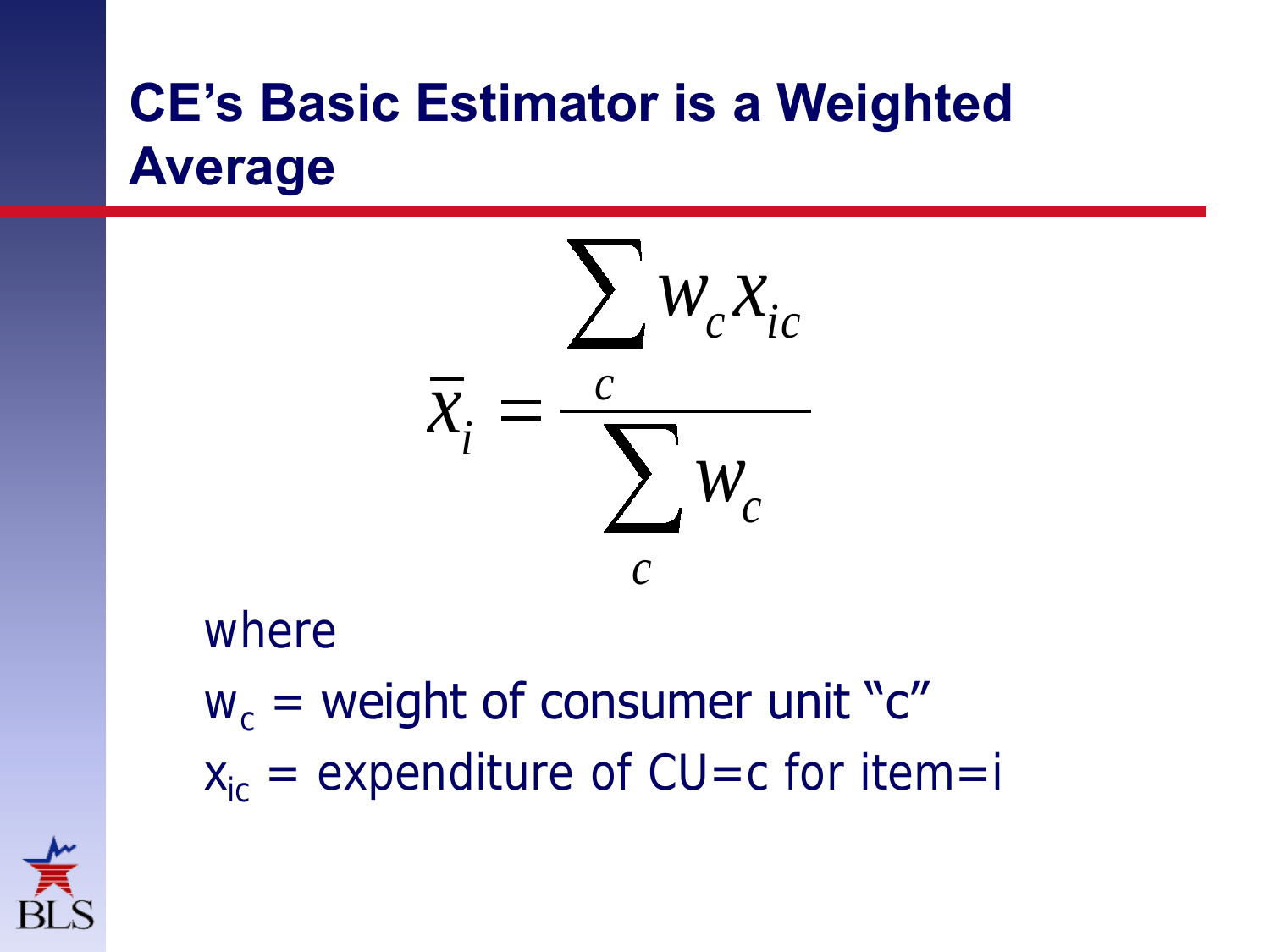## **Weights**

#### Final weight

= (Base weight)  $\times$  (Nonresponse adjustment factor)  $\times$ (Calibration adjustment factor)

Typical values:  $15,000 = 10,000 \times 1.33 \times 1.13$ 

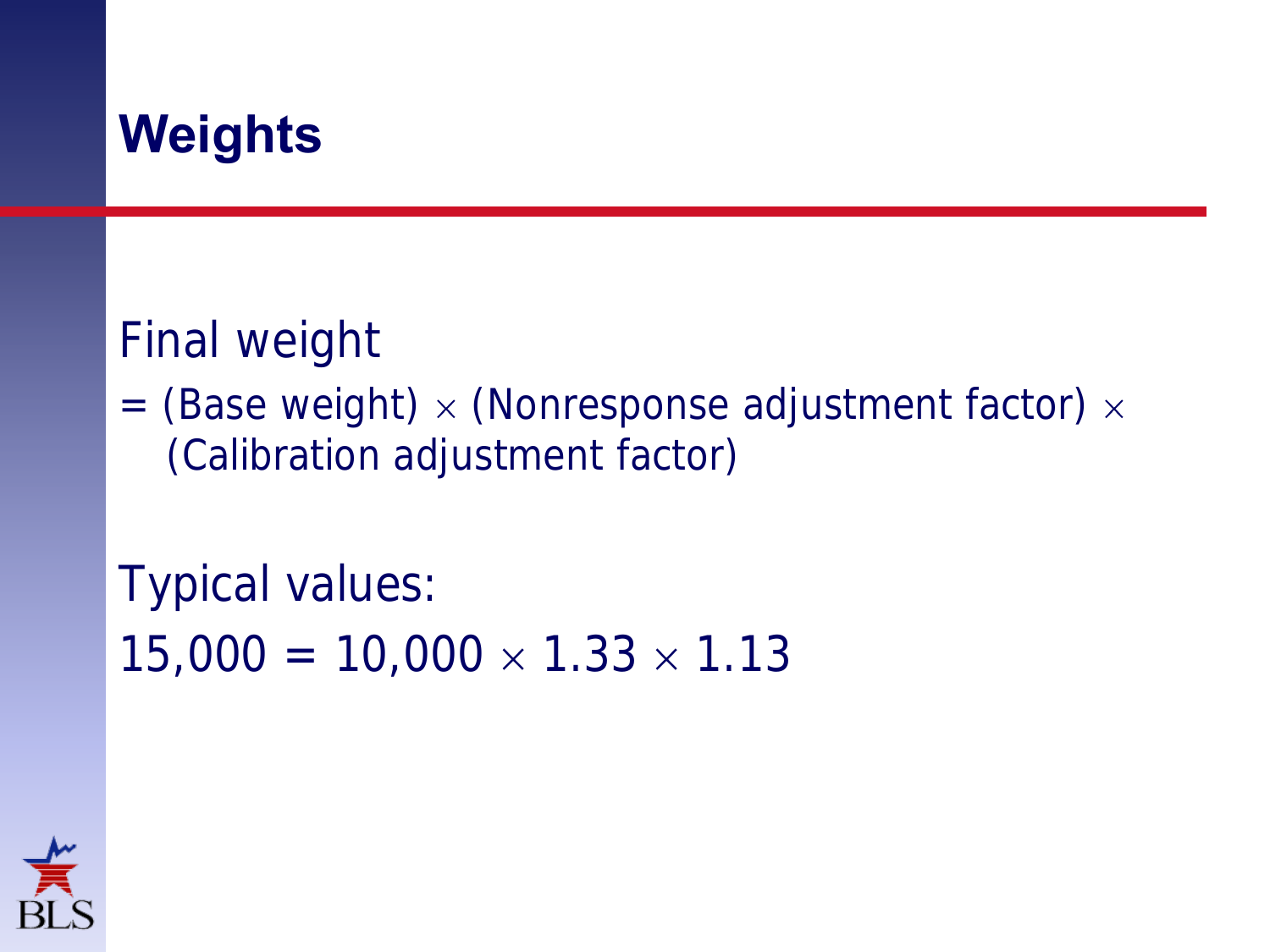## **Weights: Nonresponse Adjustment**

Nonresponse adjustment factor = (# occupied housing units)  $\div$  (# responders)

64 demographic groups  $(64 = 4 \times 4 \times 2 \times 2)$ 

- 4 regions (Northeast, Midwest, South, West)
- $\blacksquare$  4 CU sizes  $(1, 2, 3 4, 5 +)$
- 2 tenures (owner, renter)
- 2 races (Black, Non-Black)

### Typical factor  $= 1.33$

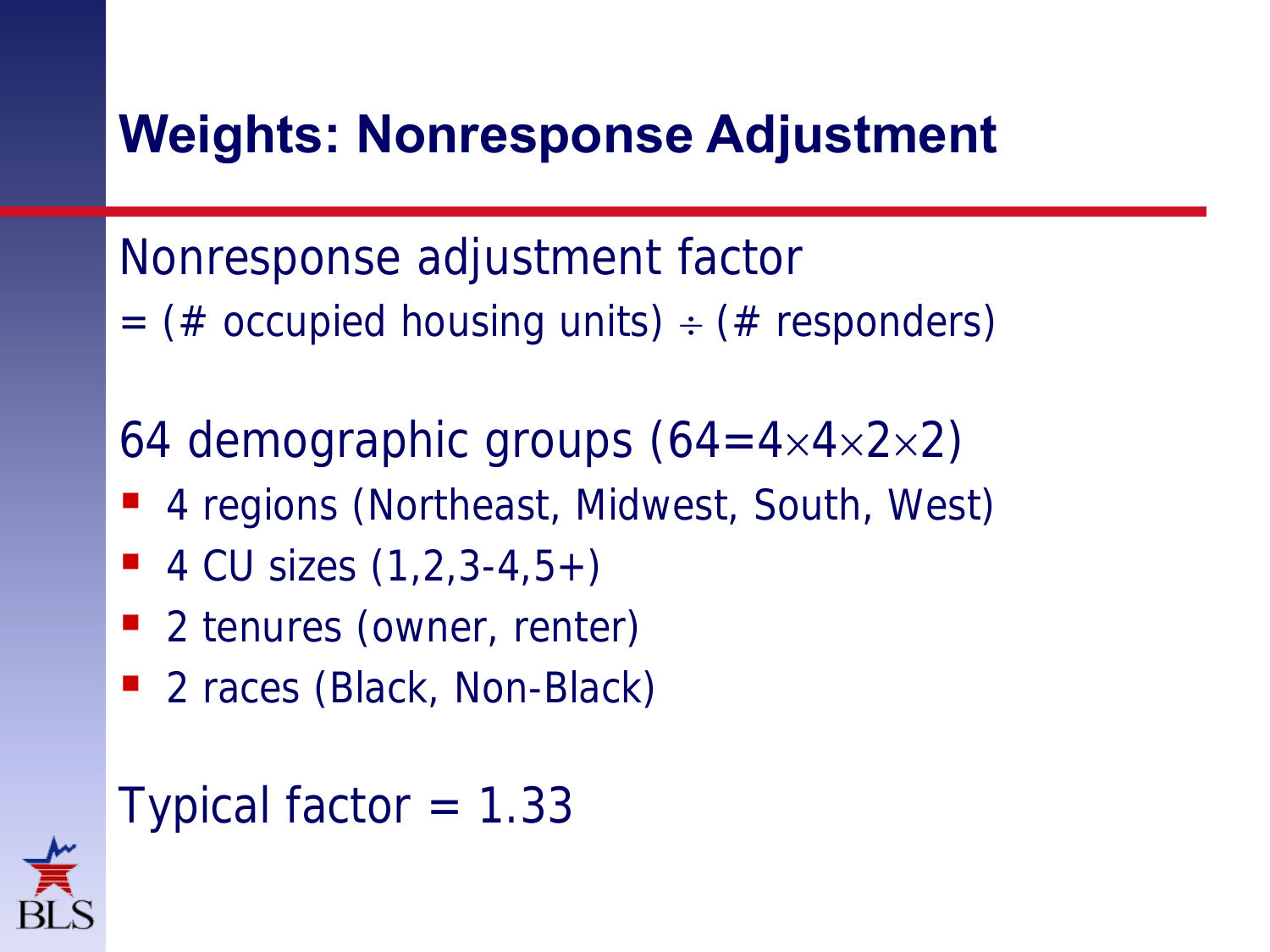## **Weights: Calibration Adjustment**

Calibration adjustment factor

 $=$  (CPS population estimate)  $\div$  (CE population estimate)

#### CE population estimate

- = (# responders)  $\times$  (# people per CU)  $\times$  (nonresponse adjustment factor)
- 24 population controls from CPS  $(24=14+8+2)$
- $7$  Age  $\times$  2 Race categories
- 4 Regions × 2 Urban/Rural
- 2 Tenure (owner/renter)

Typical factor  $= 1.13$ 

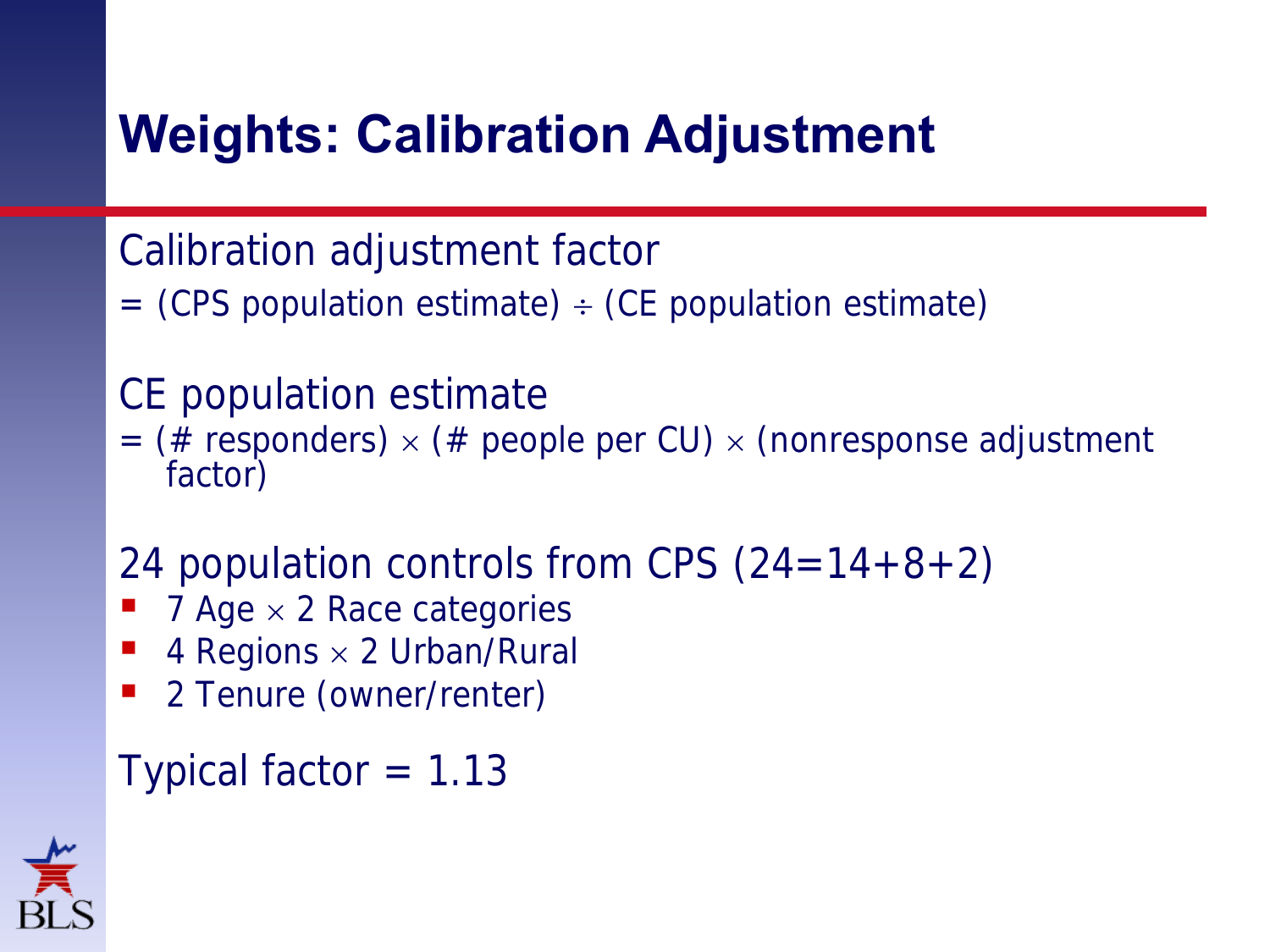### **Data Adjustments**

## Allocation – Split combined expenditures into individual item categories

- Example:
- Reported: \$100 clothing Allocated: \$60 shoes, \$20 skirts, \$20 pants

Imputation – Fill-in unreported values

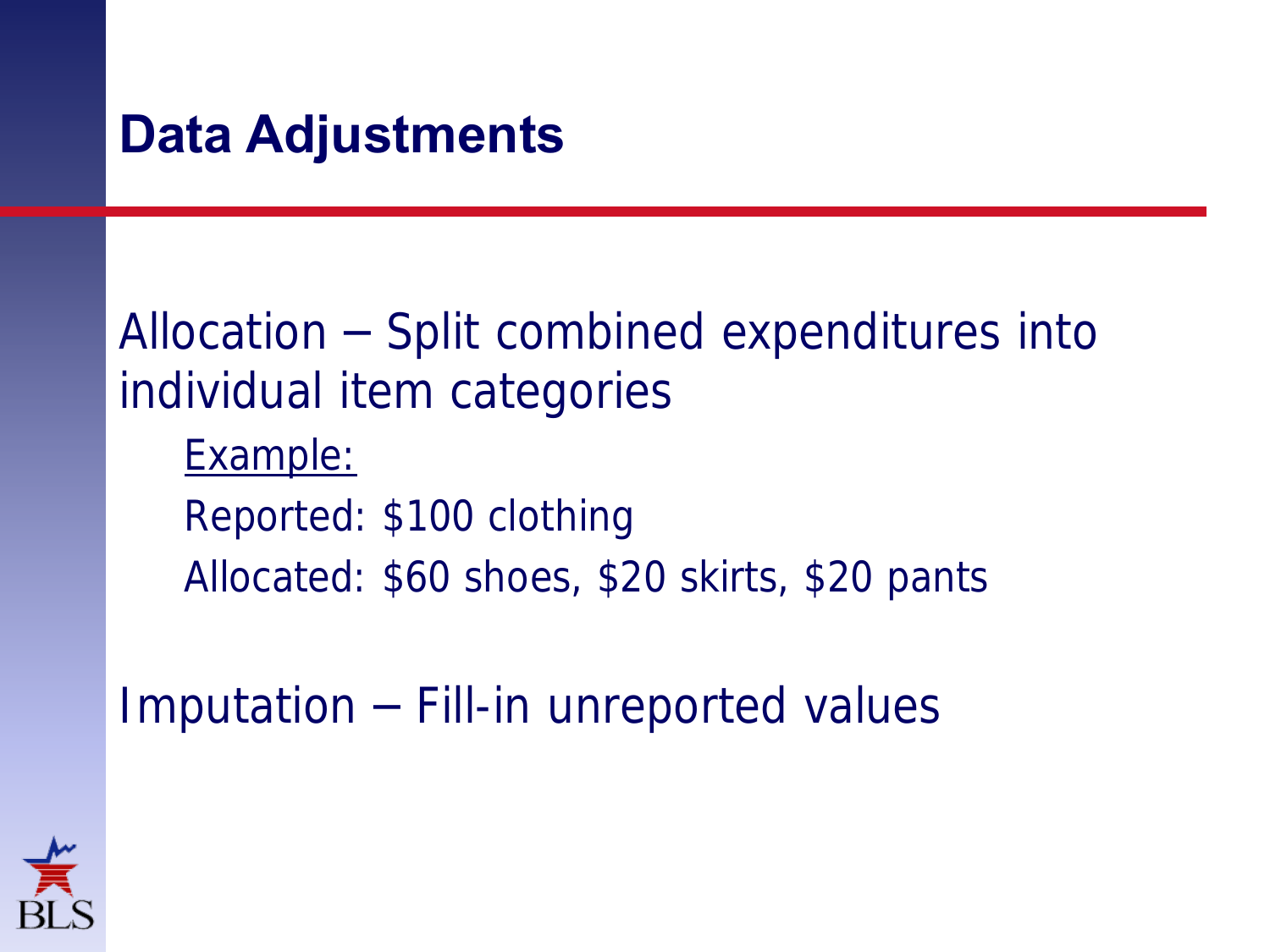## **Allocation**

# **1. Specific items mentioned, but not specific expenditures (e.g., \$100 for shoes, skirts, pants):**

Allocate the expenditure to the items reported based on the nationwide distribution of expenditures (e.g., 60% shoes, 20% skirts, 20% pants)

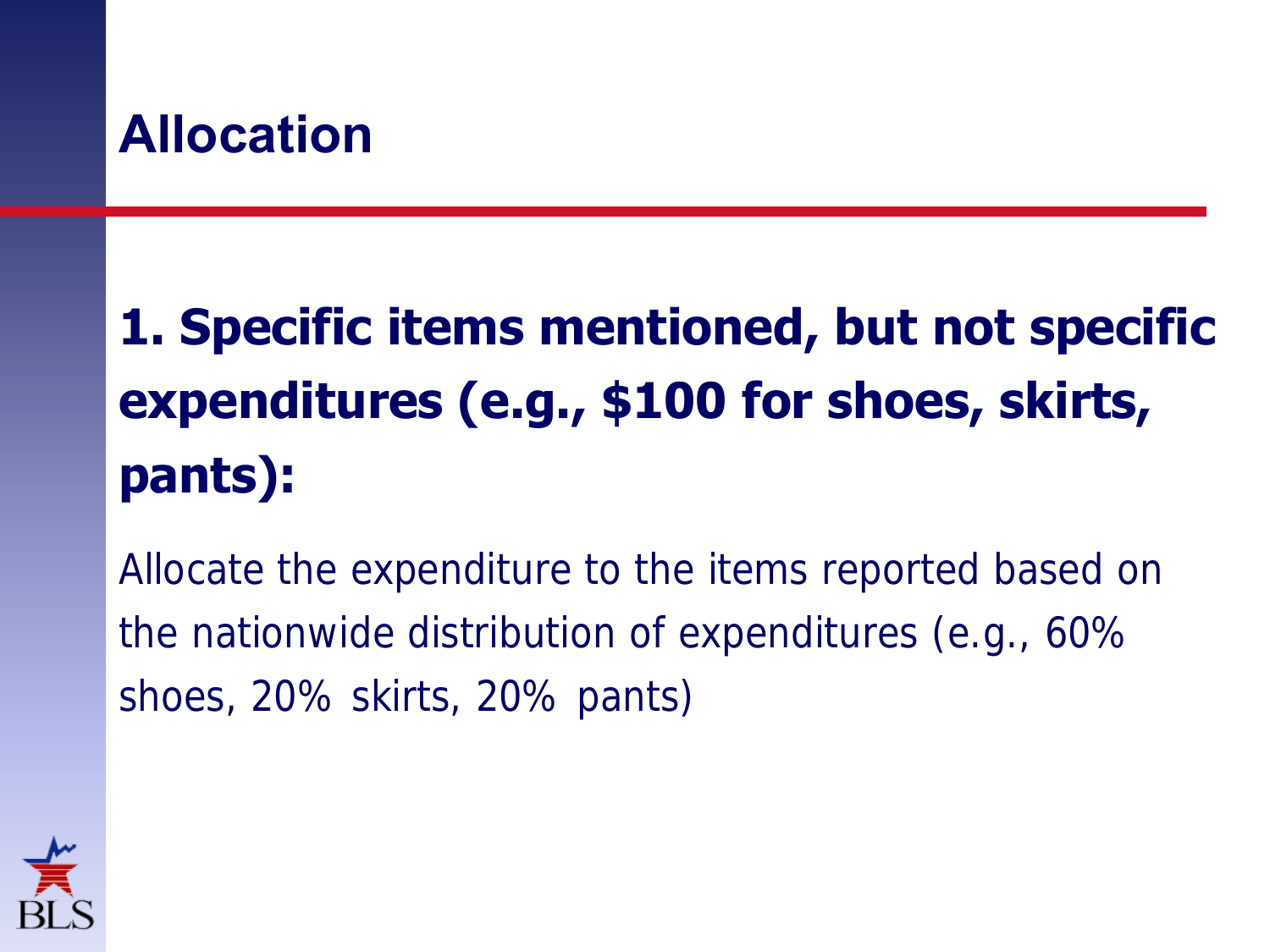## **Allocation (continued)**

# **2. Specific items not mentioned (e.g., \$100 for clothing)**

2a. Identify all item categories whose median expenditure is below the reported expenditure

2b. Randomly select one of those item categories and assign the median expenditure to the item category

2c. Subtract the assigned amount from the reported expenditure

2c. Repeat 2b and 2c until the reported expenditure is allocated completely

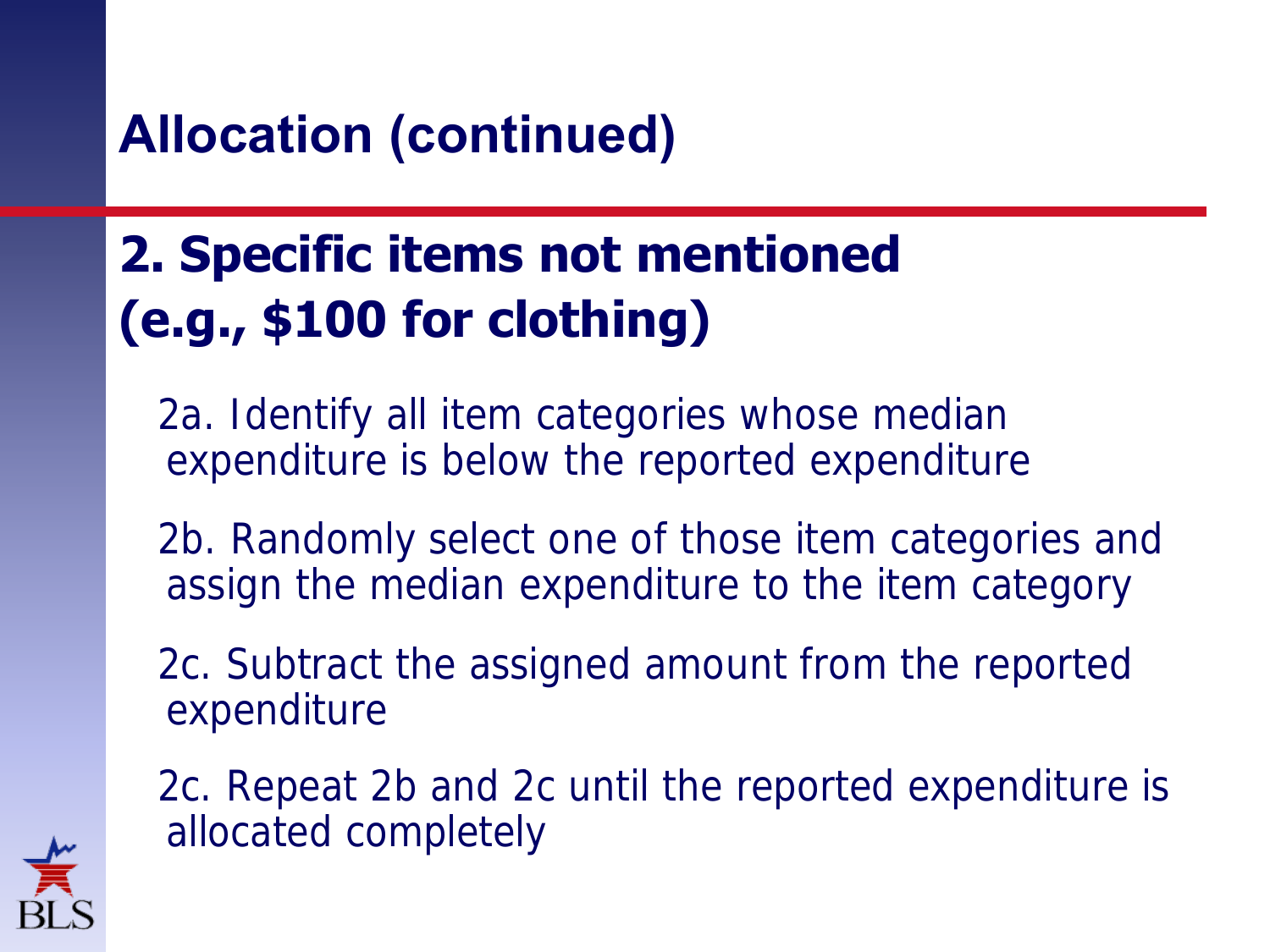## **Imputation Methods**

- **Percentage distributions**
- Weighting class
- **Traditional regression estimator**  $(y = \beta_0 + \beta_1x)$
- **Regression with multiple imputation**  $(y_i = \beta_0 + \beta_1 x + \varepsilon_i$  for  $i = 1, 2, 3, 4, 5)$

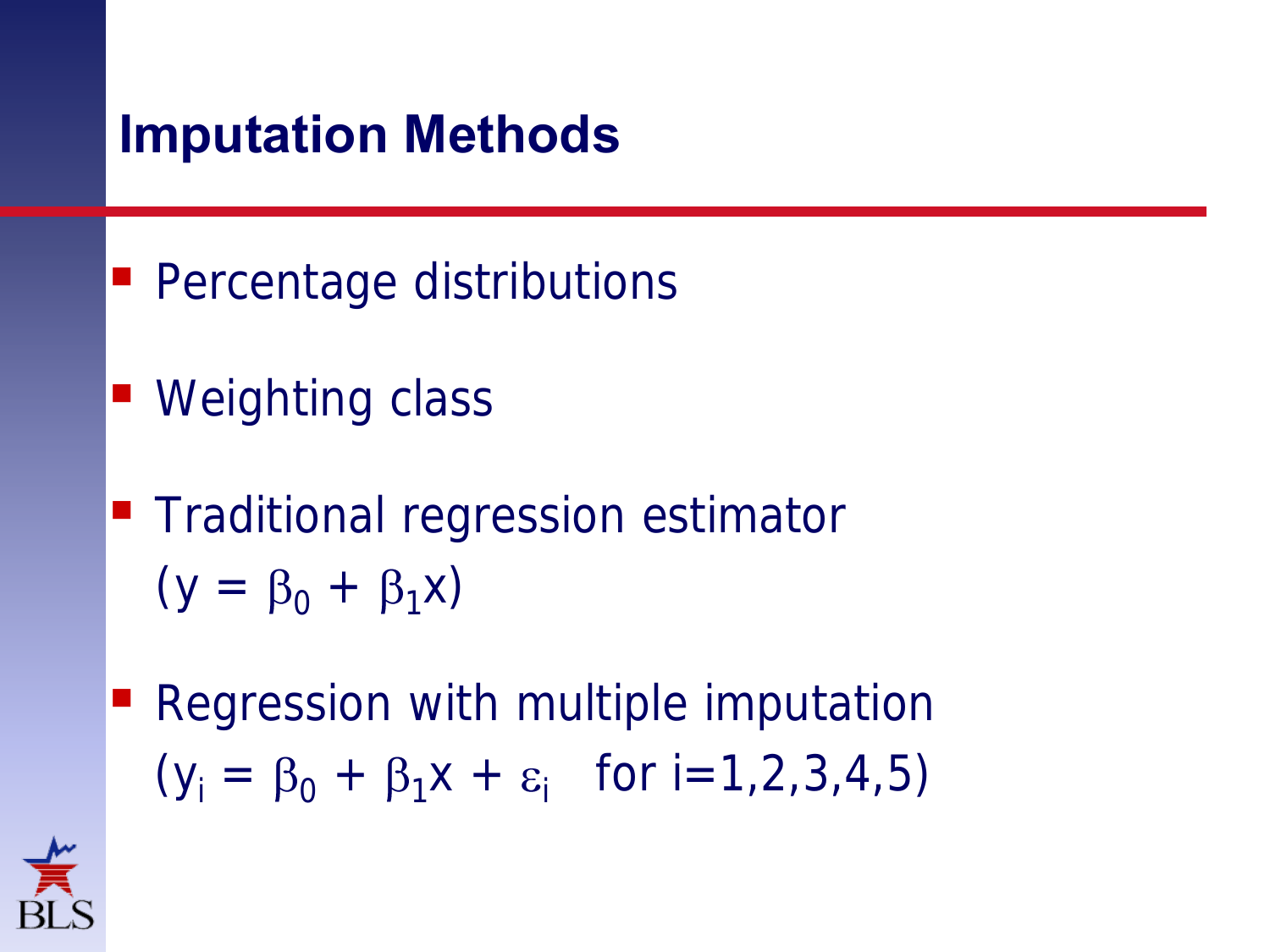## **Imputation – Demographic Characteristics**

Percentage distribution -- match on 2 or 3 characteristics (e.g., region and income class), then randomly select a value.

IF RANUNI $(0)$  < 0.6750 THEN TENURE='OWNER'; ELSE TENURE='RENTER';

| <b>Tenure</b> | Percent | Cumulative<br>percent |
|---------------|---------|-----------------------|
| Owner         | 0.6750  | 0.6750                |
| Renter        | 0.3250  | 1.0000                |

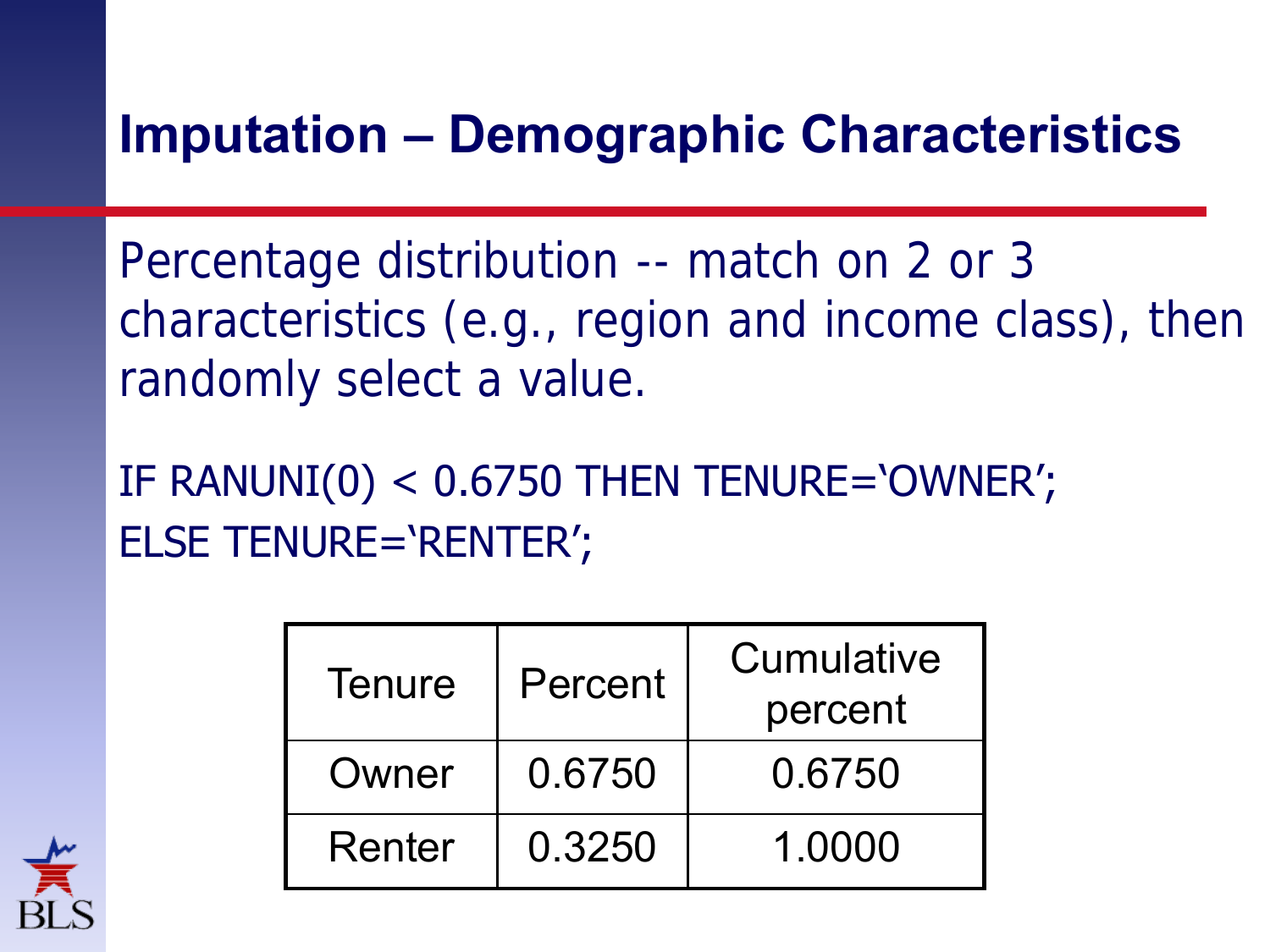## **Imputation - Expenditures**

Weighting class – match on 2 or 3 variables (e.g., region and income class), then use the mean expenditure from all reported expenditures in the cell.

| Income<br>quartile | Mean reported<br>expenditure for pre-paid<br>phone cards |  |
|--------------------|----------------------------------------------------------|--|
|                    | \$78.51                                                  |  |
| $\mathcal{P}$      | 67.80                                                    |  |
|                    | 61.51                                                    |  |
|                    | 53.53                                                    |  |

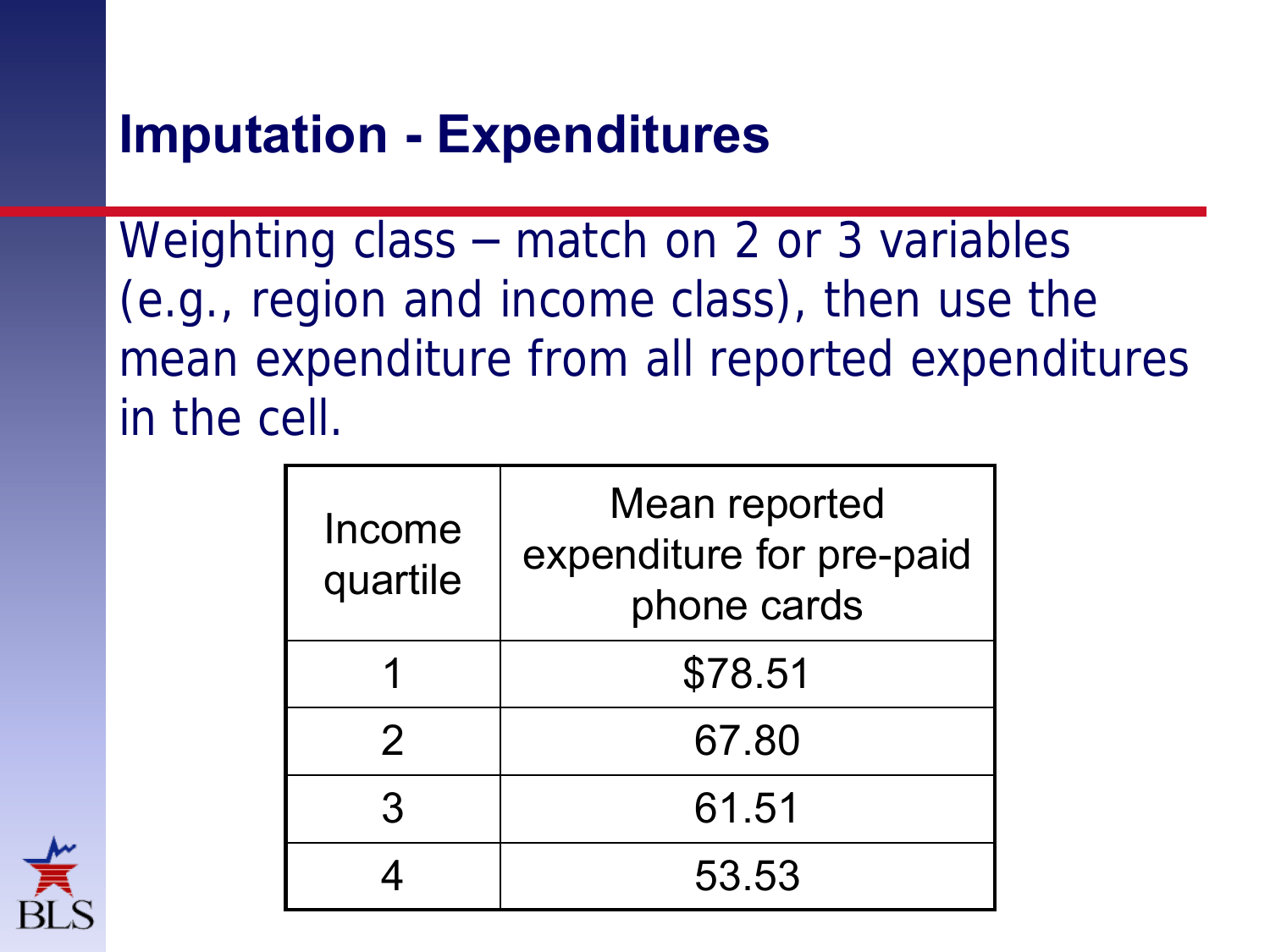#### **Rental Equivalence**

## "If someone were to rent this home today, how much do you think it would rent for monthly, unfurnished and without utilities?"

20% of CPI's weight.

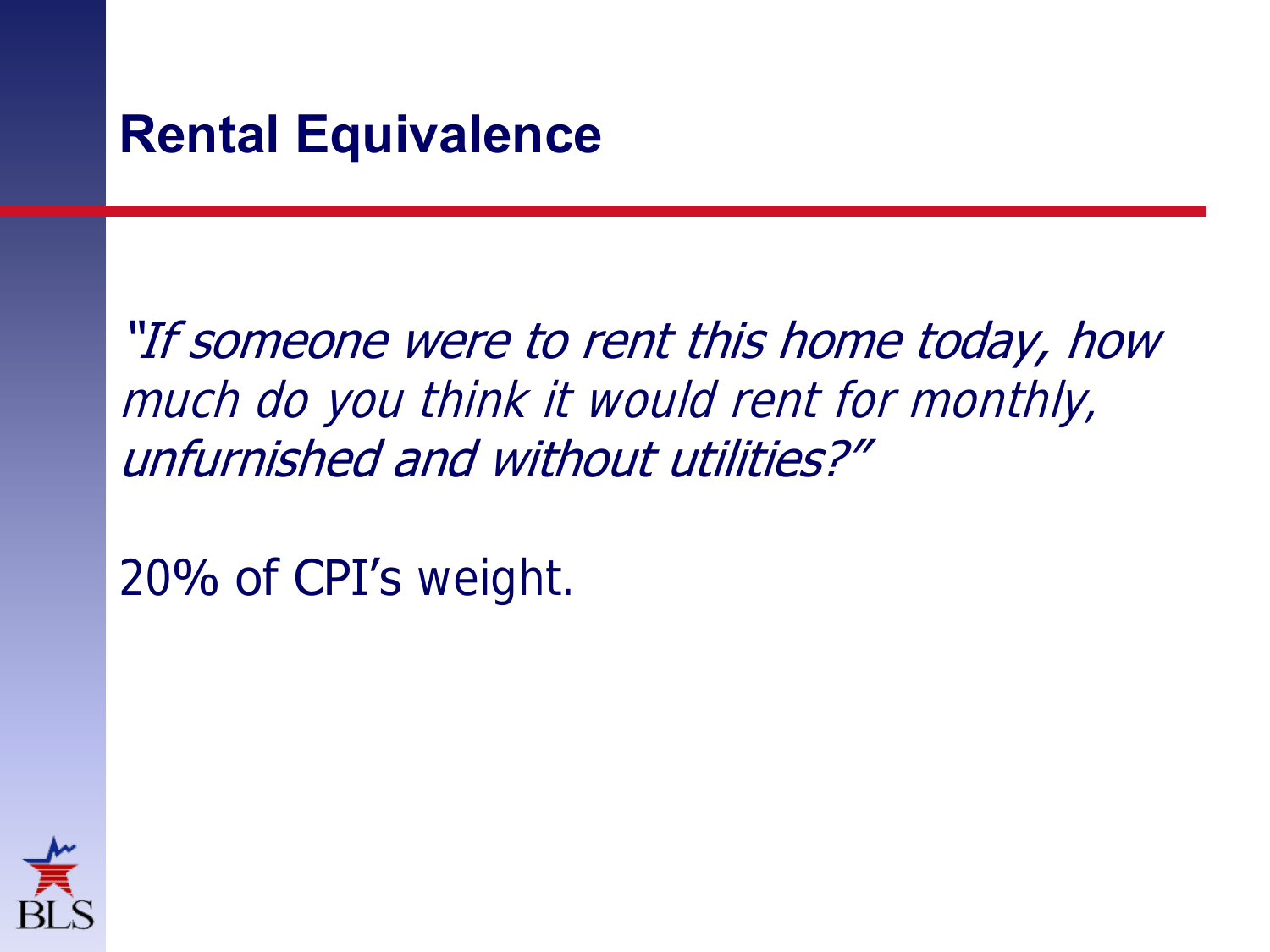## **Imputation – Rental Equivalence**

Old: Use the reported value from the most similar housing unit (hotdeck)

New: Traditional regression estimator  $(y = \beta_0 + \beta_1 x_1 + ... + \beta_n x_n)$ 

 $y = \beta_0 + \beta_1$ . Bedrooms +  $\beta_2$ . Bathrooms +  $\beta_3$ Property\_Value + ...

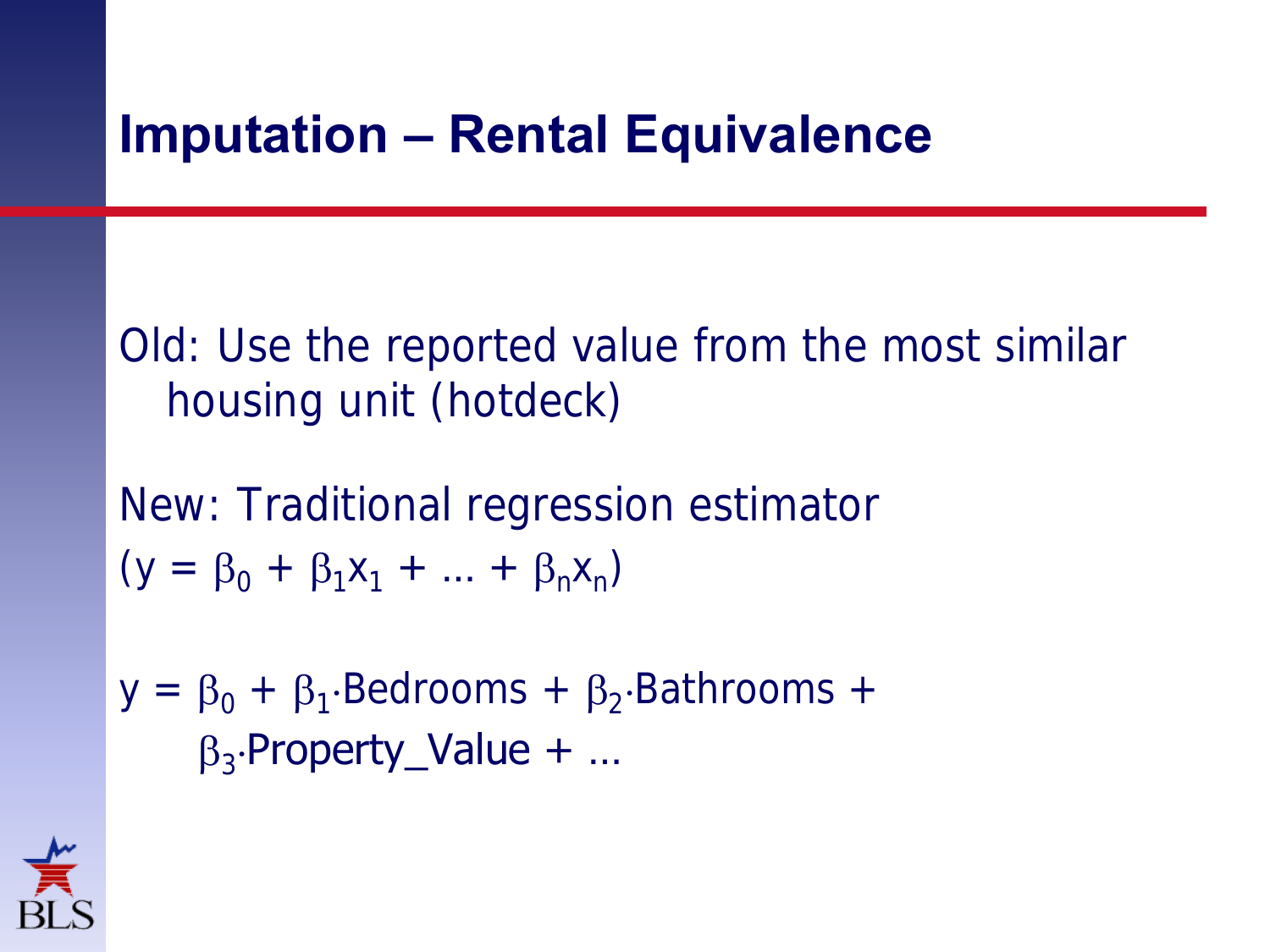## **Imputation - Income**

- Old: None (analysis limited to "complete reporters")
- **New: Multiple imputation (5 estimates)**
- Cold-deck (5 years of data)
- Backward model selection
- Variable selection & parameter estimation done quarterly

Salary =  $\beta_0$  +  $\beta_1$ . Age +  $\beta_2$ . Education + ... +  $\varepsilon_i$ Pension =  $\beta_0$  +  $\beta_1$ ·Age +  $\beta_2$ ·Retired + ... +  $\varepsilon_i$ 

for i=1,2,3,4,5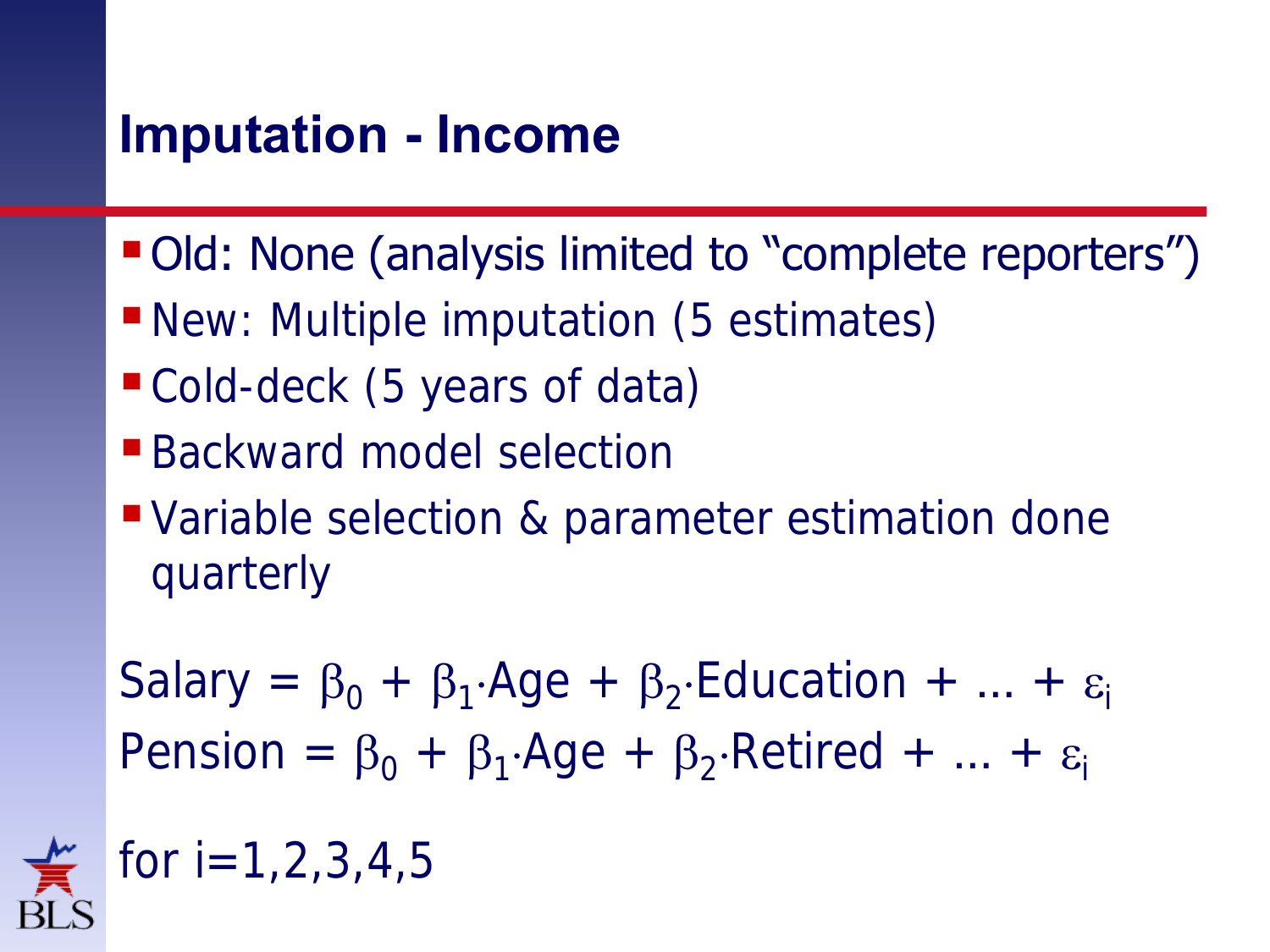# **Accuracy of Estimates: Standard Errors CE Standard Errors for 2009**

| Item             | Annual<br><b>Expenditure</b> | <b>Standard</b><br>Error | Coefficient<br>of Variation |
|------------------|------------------------------|--------------------------|-----------------------------|
| <b>All Items</b> | \$49,067                     | \$595                    | 1.21%                       |
| Housing          | 16,895                       | 194                      | 1.15                        |
| Transportation   | 7,658                        | 165                      | 2.16                        |
| Food             | 6,372                        | 84                       | 1.31                        |
| etc.             |                              |                          |                             |

#### **SEs are estimated with Balanced Repeated Replication (BRR)**

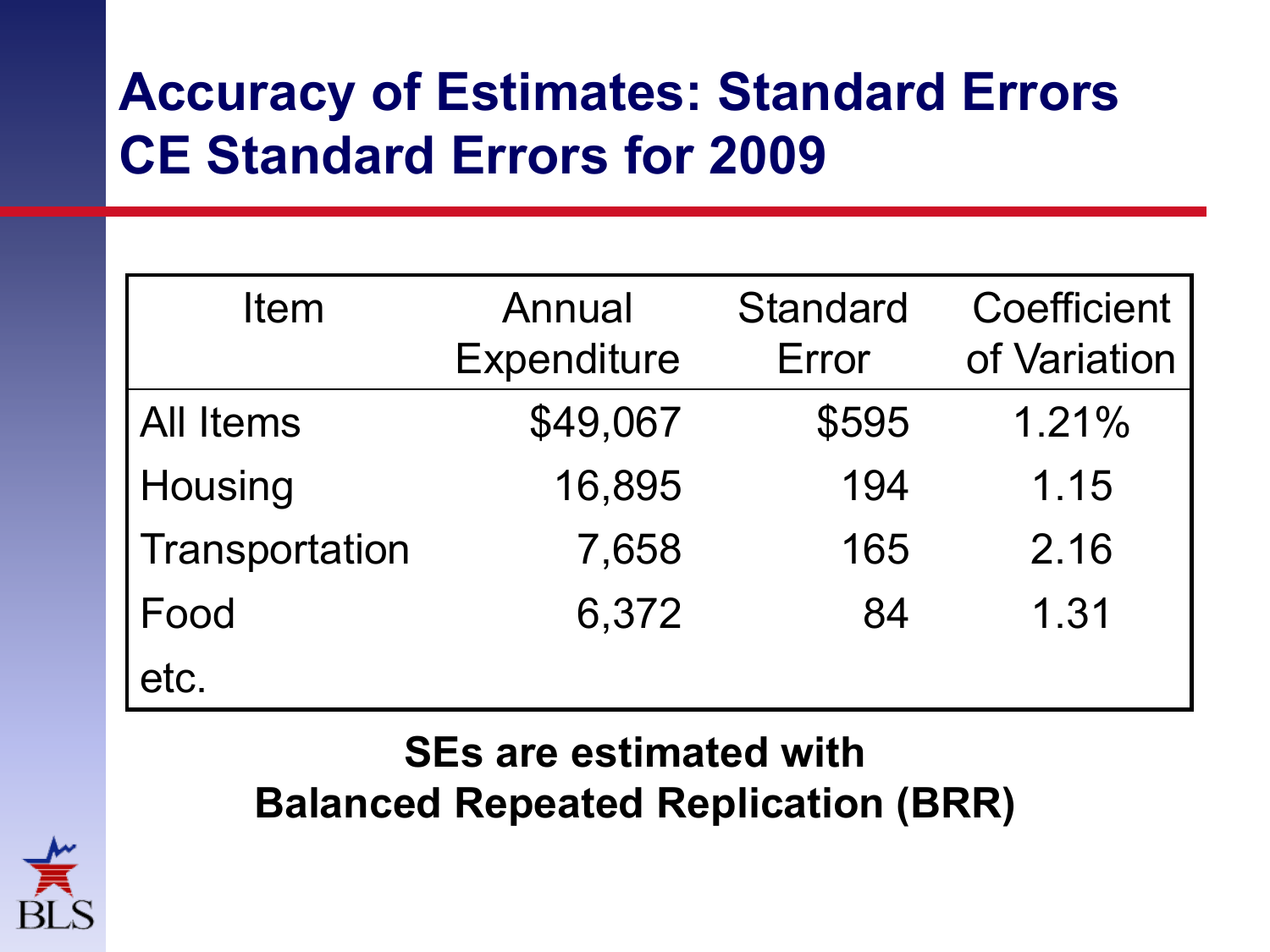## **Quality Measures: Coverage Rate**

|                  | 2004 | 2005 |    | 2006 2007 2008 |    | 2009 |
|------------------|------|------|----|----------------|----|------|
| <b>Male</b>      | 88%  | 87   | 88 | 87             | 86 | 86   |
| l Female         | 87   | 86   | 87 | 86             | 86 | 85   |
| <b>Non-Black</b> | 89   | 89   | 89 | 89             | 88 | 88   |
| <b>Black</b>     |      | 72   | 72 | 69             | 72 | 68   |

**Coverage Rate** = (CE population estimate)  $\div$  (CPS population estimate)  $\times$  100%

**CE population estimate** =  $(\#$  responders)  $\times$   $(\#$  people per  $CU$ )  $\times$  (nonresponse adjustment factor)